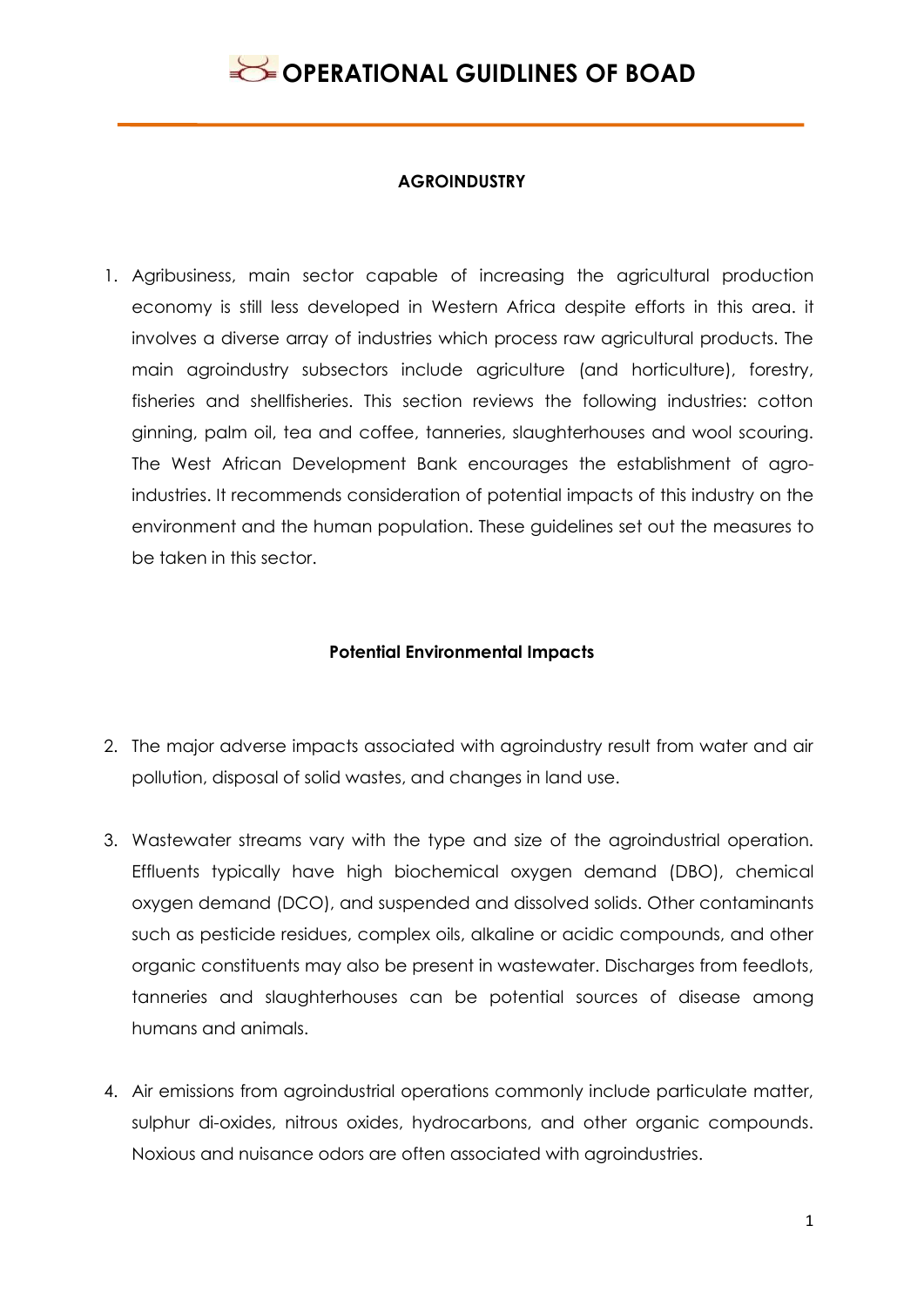- 5. Land resources may be adversely affected by inappropriate storage of raw materials and disposal of solid waste at the facility property or on off-site disposal areas.
- 6. The production of raw materials to supply these agroindustries can have negative environmental effects through intensified agricultural activity. Conversion of forest lands to agriculture has the potential for causing the most profound environmental and social impacts. The nature and degree of the impact will depend upon existing land use practices, the quantity of raw materials needed by the agroindustry, the production system chosen, and land and water management systems. Potential environmental impacts from intensified agricultural use include increased erosion, contamination of surface and groundwater from agricultural inputs (e.g., fertilizers, pesticides), changes in physical and chemical characteristics of the soil, and impacts on wildlife and native vegetation. Potential social impacts include decreased access to resources (e.g., traditional cropping and grazing areas, water resources, forest products), displacement of people, and social disruptions (For further discussion of the potential negative environmental impacts asssociated with agroindustry projects and recommended measures to avoid or mitigate them, see Tableat the end of this section) Not all the impacts, however, are necessarily negative. Planting of tree crops on degraded lands, for example, can have a positive environmental effect. The agroindustry can introduce more efficient agricultural practices into an area, stimulate markets for products and provide jobs for local people.
- 7. Indirect effects of the installation of a large agroindustry include the development of transportation facilities for delivering the products to markets and migration into the area of people looking for land or jobs.

#### **Palm Oil Industry**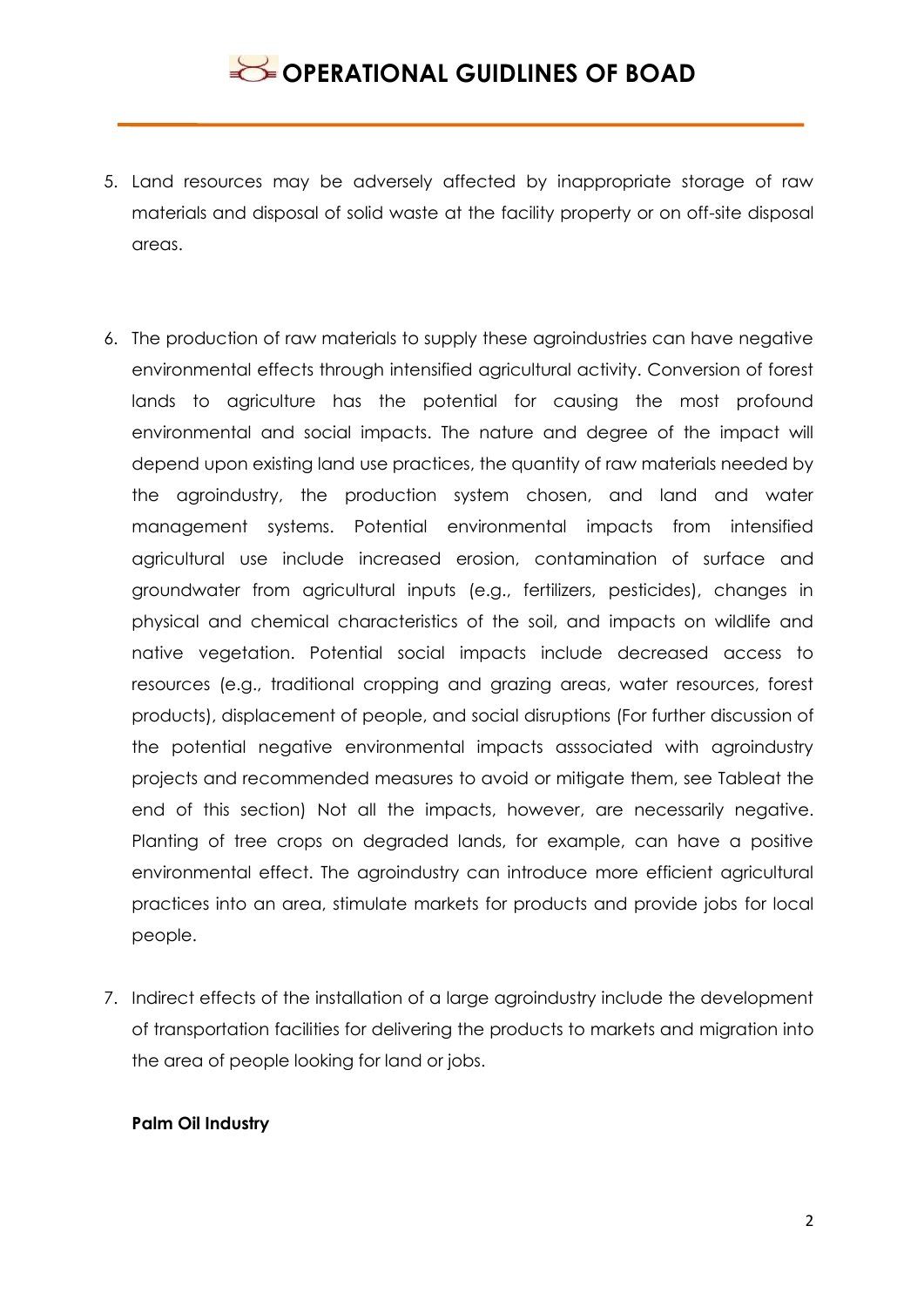- 8. Palm oil is extracted from the outer pulpy portion of the oil palm fruit by a series of operations. The fruit is loosened in the bunches by steam sterilization. Strippers then separate the leaves and the empty bunches from the fruit. From the strippers, the fruit is conveyed to the digesters where it is heated and pulped. Free oil is drained from the digested pulp, then the pulp is squeezed and centrifuged to extract the remaining crude oil. The liquid is screened and clarified to produce purified oil. The extraction residues containing broken nuts and shells are further processed in a current of air to separate palm kernels from the shells. The palm kernels are dried, bagged, and stored for subsequent oil extraction, generally carried out at a different location.
- 9. Palm oil processing produces substantial quantities of solid wastes in the form of leaves, empty bunches, fibers, shells, and extraction residues. The bunch stalks contain significant quantities of recoverable nutrients and can create a major nuisance and disposal problem. Fibers, shells, and other solid residues are normally burned as fuel to produce steam. Uncontrolled burning of waste solids and release of air used to winnow the shell from the kernels contribute to air pollution.
- 10. Liquid wastes principally originate from sterilizers and oil clarification. The major pollutants are BOD, total suspended solids (TSS), COD, oil and grease (O/G), and organic nitrogen and ash.

#### **Slaughterhouses**

11. A simple slaughterhouse operation involves livestock holding pens, slaughtering, blood removal, hide removal or hog dehairing, evisceration, trimming and butchering for market. The main product of the operation is fresh meat as whole, half or quarter carcasses, or smaller meat cuts. The blood, hides, hair, and viscera are subject to further processing.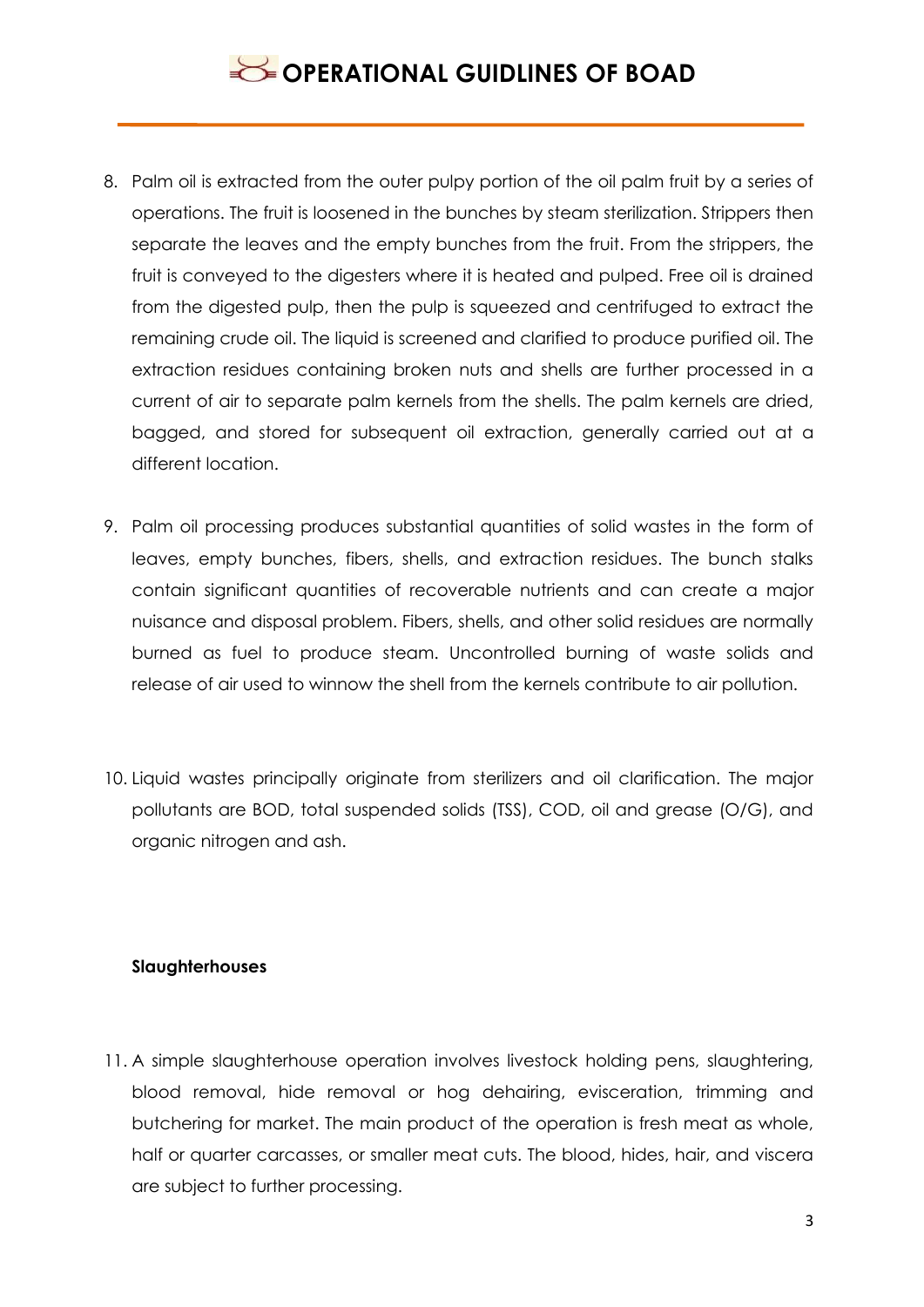- 12. The main sources of pollutants are liquid effluents carrying varying amounts of solids. Odor from putrescible substances and organic decomposition is the only air pollutant but presents a continuous source of nuisance.
- 13. The most significant pollutants in the wastewater from slaughter houses are: DBO (biochemical oxygen demand), TSS, O/G and fecal coliform bacteria. Solid wastes are normally screened and reprocessed or disposed of in a landfill.
- 14. The main safety hazards associated with slaughterhouses are cuts and abrasions from knives and cutting tools, falls on slippery floors, burns and scalds from hot water and steam, injuries from lifting, electrical shock from improper use of electric tools or defective electrical insulation. The main health hazard potential is from animal diseases, such as brucellosis, anthrax, acute and chronic respiratory syndrome, skin diseases, erysipelas, glanders, tularemia and Q-fever.

### **Coffee (cacao) Production**

- 15. Tea leaves are processed to yield either green or black tea. The manufacturing of black tea starts with the "withering" of the leaves either by natural drying or by hot air. Withering is followed by rolling to press out the juices and beating to break up the leaves. The broken leaves are sifted and fermented to achieve the final product quality. The fermented tea is dried, graded and sorted for packaging. Green tea is prepared by heating the leaves either in hot pans or by steam. The leaves are rolled, fired and rerolled to achieve the desired quality.
- 16. Tea production may result in some gaseous wastes from the drying operation. These emissions are considered to be unimportant in comparison with the discharges from coal or oil fed boilers used to produce heat. Liquid wastes from cleanup operations are also considered to be insignificant.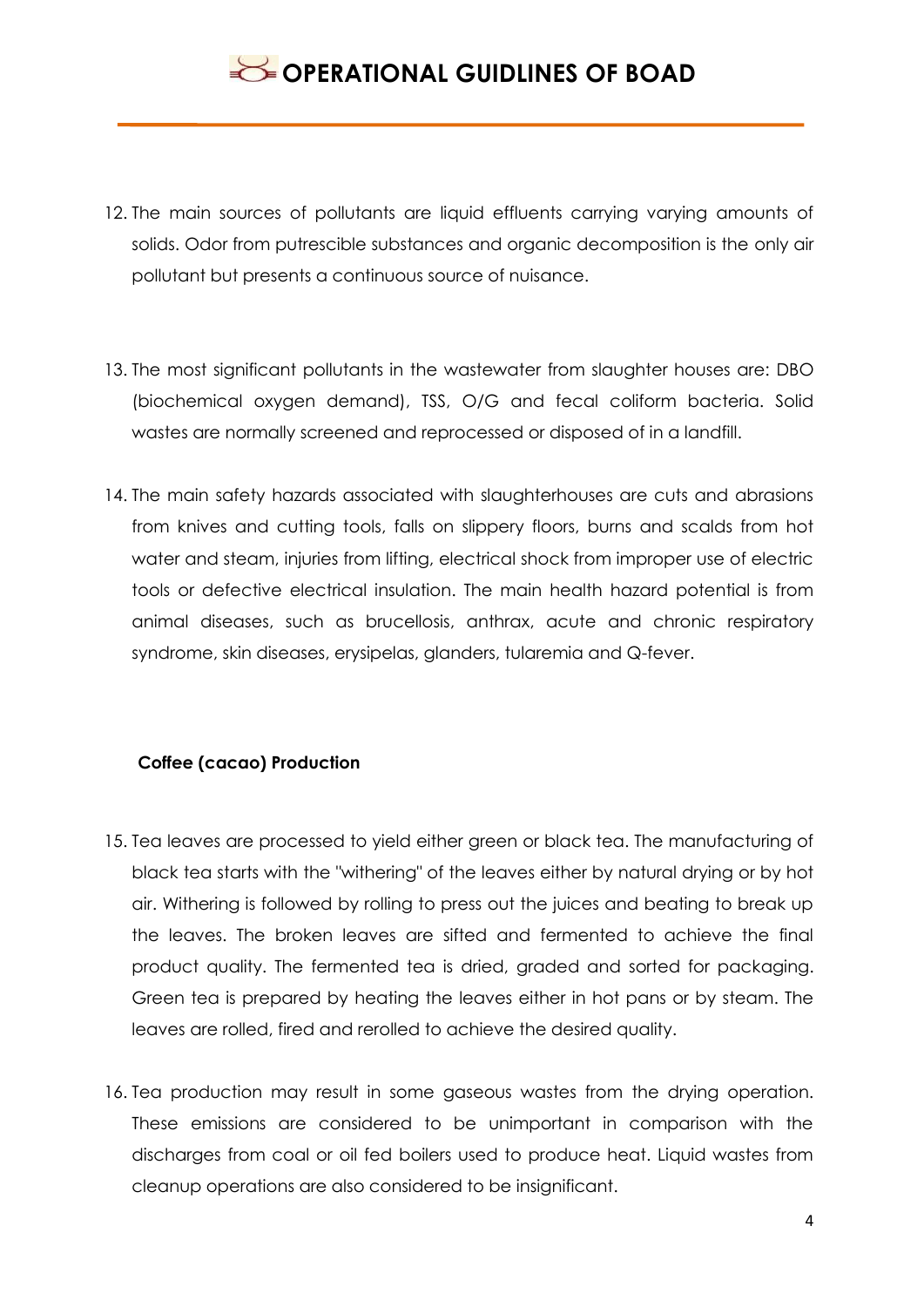- 17. Freshly picked coffee cherries are processed initially either by the dry method or the wet method. The coffee cherry is sun-dried and then milled to remove in one process the outer skin, dried mucilage, the parchment and the silverskin layers. The milling process is undertaken in large installations. The waste products may be used for fuel, and also have on occasion been used for livestock feed.
- 18. The freshly picked coffee cherries can be processed by the dry method. Coffee cherries are naturally sun dried before being pounded to expel the envelope debris (balls) and separating in a single operation, the first skin, mucilage dried, the parchment and finally the film. Waste can be used as fuel, but sometimes they are used for livestock feed.
- 19. Health hazards from the final stages of preparing tea and coffee for the market may include irritation of bronchial passages and lungs from exposure to fine tea or coffee dust, and asthma from hypersensitivity to tea fluff.

### **Tanneries**

Tanning is the process of converting animal hides into leather. The hides are dehaired, tanned by reacting with tanning agents, dyed and finished to produce finished leather. The four processes involved in tanning hides are: beamhouse, tanhouse, retanning and finishing.

20. In the beamhouse, hides are processed by degreasing, fleshing and dehairing in order to prepare them for the tanning operation. Wastewaters contain dirt, salt, blood, manure, oil, and grease, flesh, hair, etc. Much of the solids is recovered and sold to rendering plants. The waste is characterized by high alkalinity, sulfide, nitrogen, DBO, DCO, dissolved and suspended solids, and oil and grease.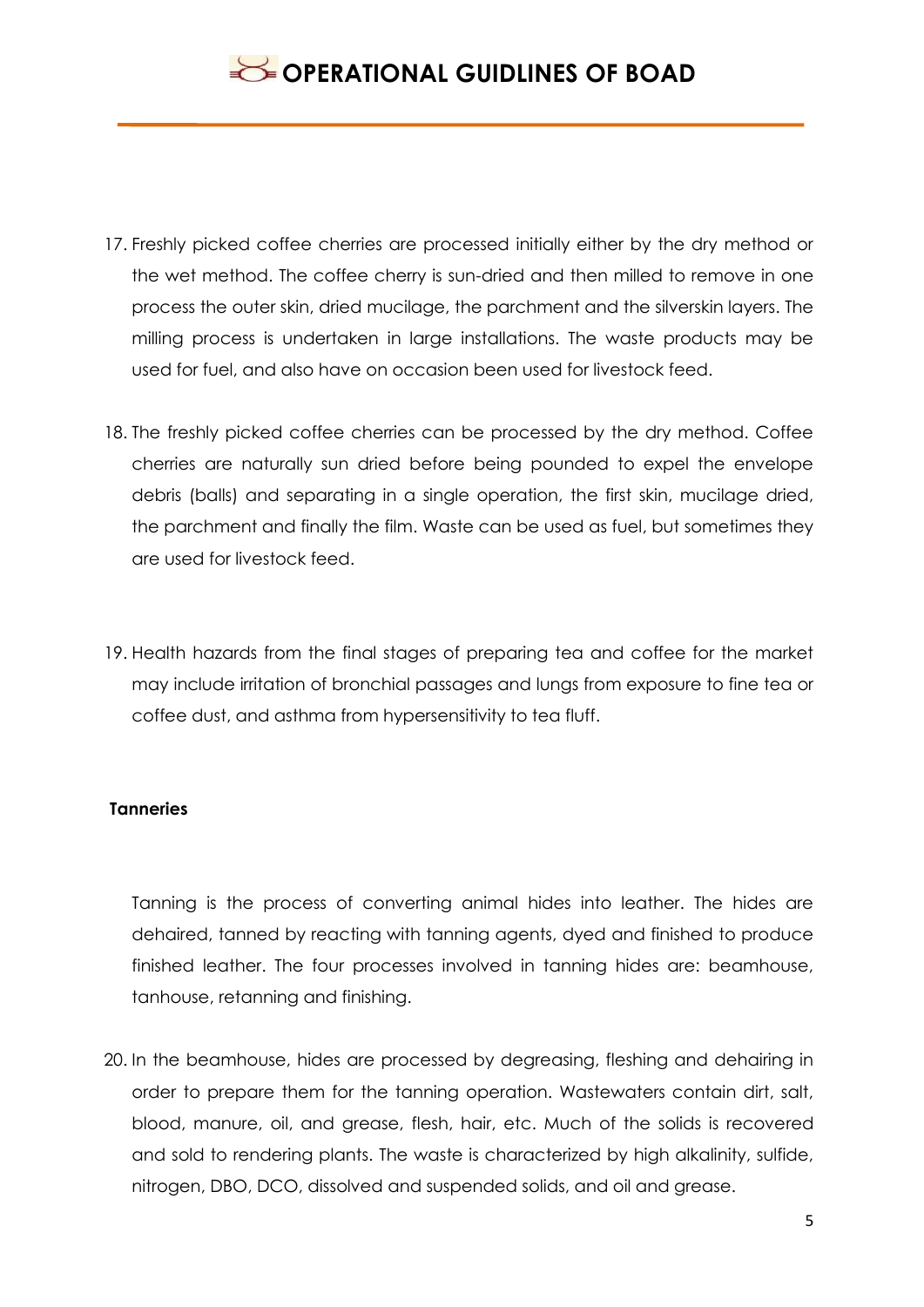- 21. The purpose of the tanning process is to produce durable material which is not subject to degradation by physical or biological mechanisms. Prior to tanning the hides are subjected to bating and pickling, both of which produce wastewaters high in acids and salts. Tanning is accomplished by leeching the hides with chrome, vegetable tannin, alum, metal salts or formaldehyde. Wastewaters from the operation are substantial. The spent chromium tanning solution is relatively low in DBO, DCO and TSS, but can contain significant concentrations of chromium, a toxic metal. On the other hand, vegetable tanning solution is high in both BOD and color.
- 22. Retan, color and fat liquor operations constitute the third major step in the tanning operation. The three operations are usually performed in one drum and involve addition of tanning solution (retan), dyes, and oils to replace natural oils of the hides (fat liquor). The process generates high-strength, low-volume discharges containing oil and color.
- 23. Finishing operations include drying, coating, staking, seeding, pasting and washing. The last two operation generate high-strength, low-volume wastewaters.
- 24. The tanning process generates significant airborne particulate matter and hydrogen sulfide discharges. Other gaseous emissions occur from ammonia stripping and utility boilers. The process also generates solid wastes in the form of fleshing, sanding dust, hide trimmings, sludges, greases, etc., which are normally recovered and sold to rendering plants. Hair is sold as a separate by-product.
- 25. The main health hazard, aside from accidents, is dermatitis from contact with chemicals and hides. Other health risks result from exposure to excessive dusts, toxic chemicals, noise and anthrax.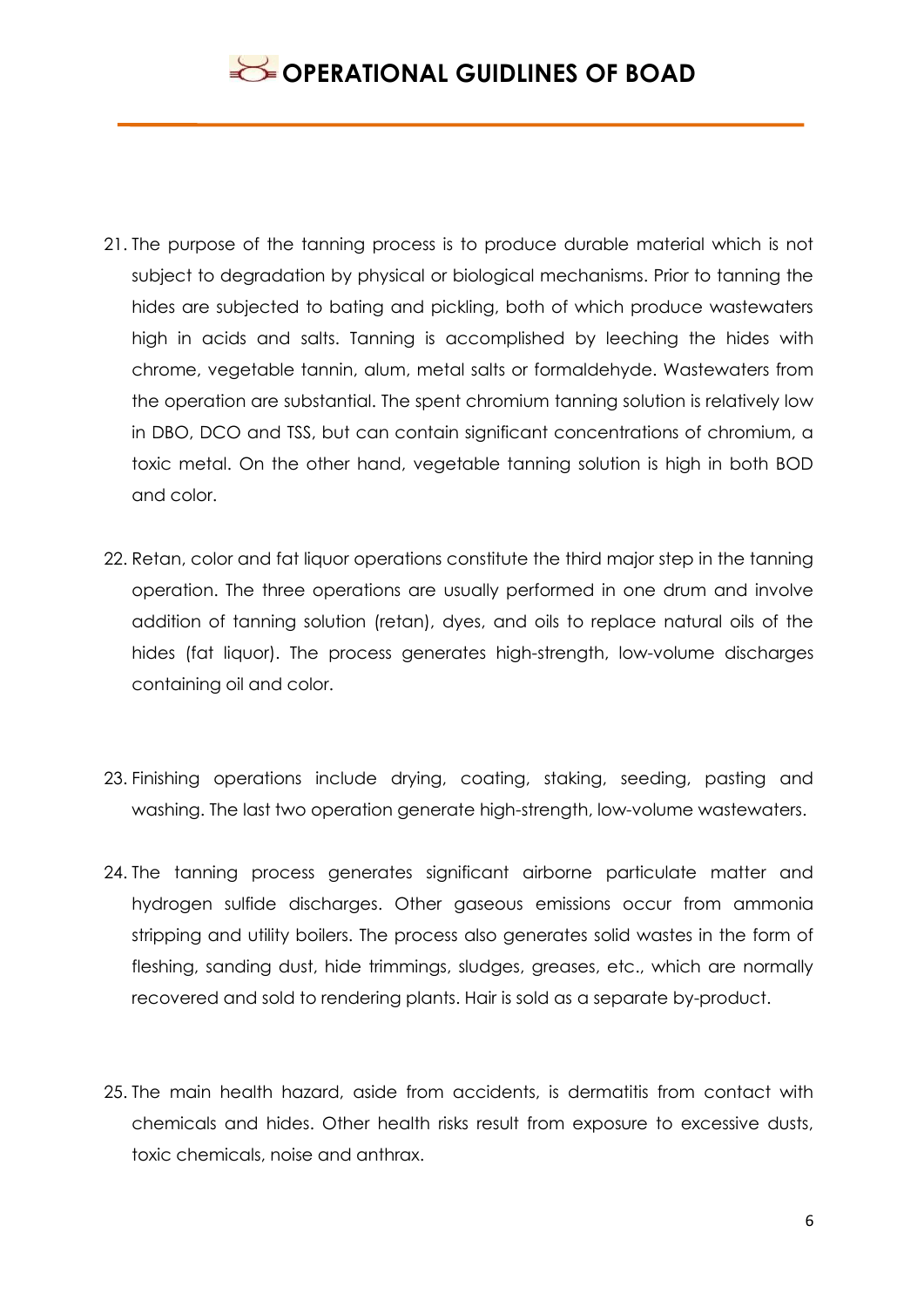#### **Wool Scouring**

- 26. Wool scouring is a wet process used to remove natural and acquired impurities from the fibers. The process uses soap alkali or non-ionic detergents to scour the woollen fibers. As a final step the fibers are rinsed and dried.
- 27. Part of the water used in the process is recycled and the rest is discharged. The discharged effluent contains wool grease, urine, faeces, sweat, blood and other impurities which makes the wool scouring effluent one of the strongest industrial wastes in terms of DBO. The raw effluent is also high in oil and grease and may contain sulfur, phenols and pesticides.

### **Cotton Ginning**

- 28. Modern cotton ginning is a continuous process spanning the unloading of raw cotton to baling of processed cotton fibers. Ginning of cotton produces large quantities of solid wastes in the form of cottonseeds (which may used in animal feed) and gin trash, and releases air pollutants in the form of cotton dust and lint. To minimize the source of pink bollworm in gin waste, movement and disposal of cottonseed and trash may be tightly regulated in certain countries. Where regulations permit, cottonseed is sent to oil mills for extraction of oil. Gin trash may be disposed of by composting, fumigation, sterilization and incineration. In some countries open burning is practiced which creates nuisance, air pollution and odor problems.
- 29. The main health related issue in cotton ginning involves cotton dust. Exposure to excessive levels of cotton dust leads to byssinosis, a serious respiratory disease. Excessive noise can also be a problem in this industry.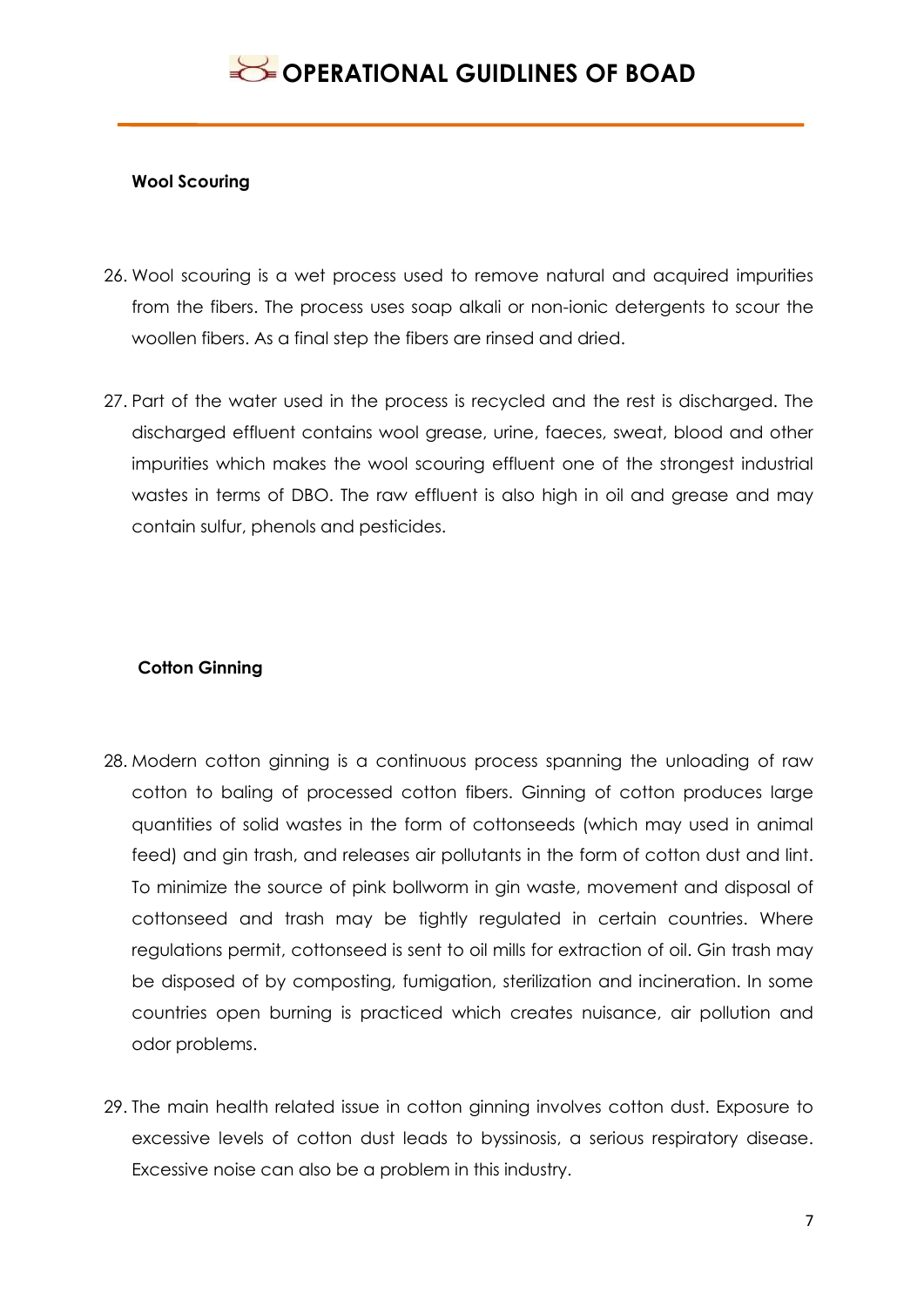#### **Special Issues**

#### **Environmental Effects of the Production of Raw Materials**

- 30. As already discussed, conversion of large areas of natural vegetation to crop or livestock production, or the intensification of agriculture have potential negative environmental and social impacts on a region. These factors must be considered in decisions on whether to finance a proposed project and on siting. Following are some examples relating to the agroindustries considered.
- 31. Planting of large plantations of oil palms, coffee, cacao and other cash crops in tropical forests is a concern, particularly in west African costal countries. Conversion of the natural forest to another forest crop is less disruptive ecologically than conversion to an annual crop, yet still poses the risk of species loss and the problems arising from monocultures and agricultural production in general.
- 32. Large-scale cotton cultivation is becoming controversial in some areas because of its serious environmental impacts. The rapid growth of cotton production in parts of West Africais linked with deforestation, erosion and declining soil fertility. Cotton often is grown in ecologically poorer areas which have higher susceptibility to degradation. Soil exhaustion was less evident in traditional systems in West Africa which provided for a long fallow period. Under more intensive systems the fallow period has been shortened or eliminated.

#### **Facility Siting**

33. Site location plays an important role in determining the environmental impact of wastewater discharges and solid waste disposal and the costs and methods used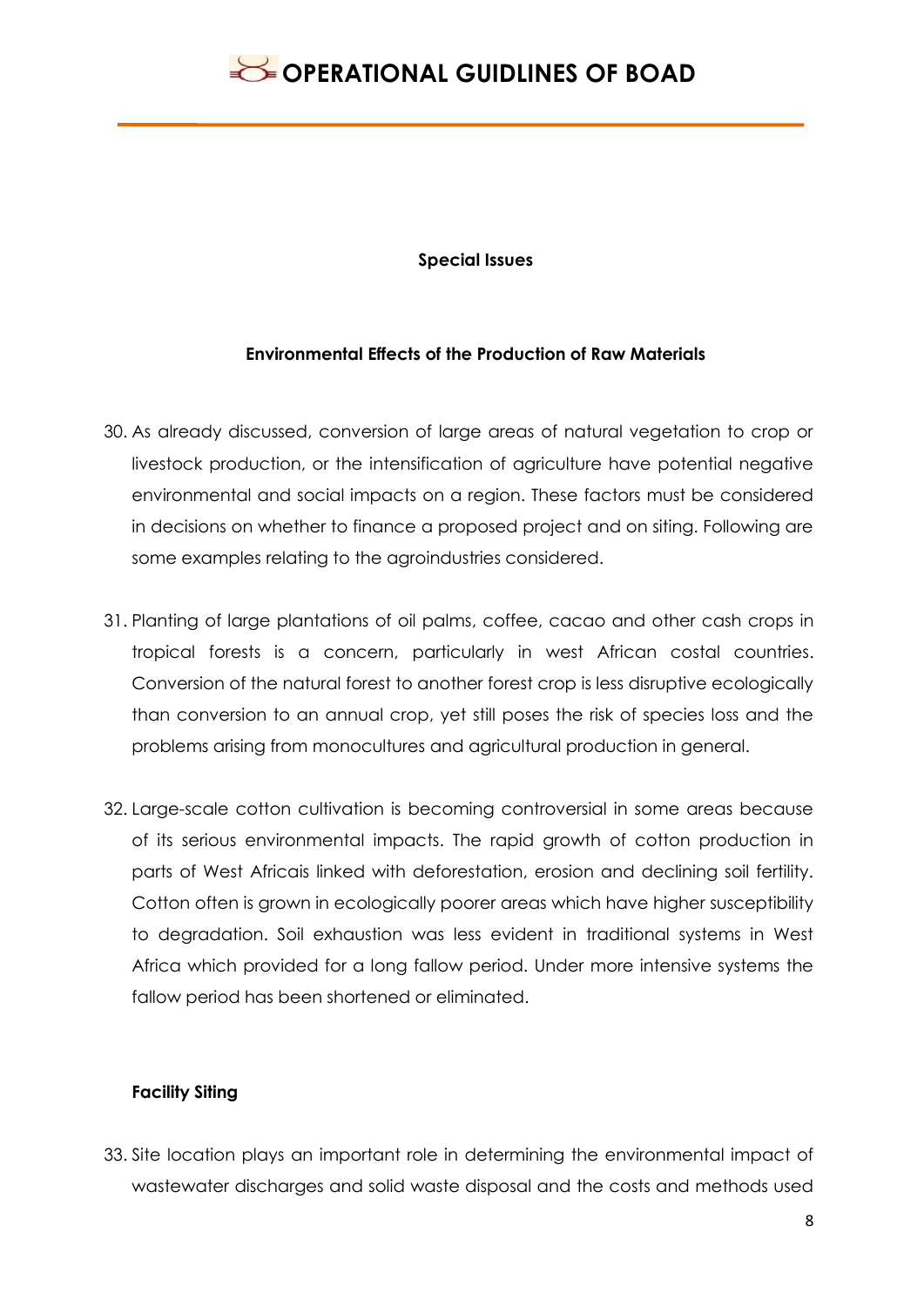for pollution control. The capacity of a site to absorb waste will depend on the quality and quantity of waste and the ambient conditions. Many agroindustries, such as slaughterhouses and tanneries, which are heavy waste producers and polluters, should not be located in environmentally sensitive areas or at locations where their wastes (after proper treatment) cannot be assimilated without environmental degradation. Conversely, food producing agroindustries should not be sited in areas heavily affected by industrial discharges because of the risk of food contamination.

34. Facility siting is a highly complex and often time consuming process involving developers, special interest groups, politicians and local and national authorities. Developing countries are becoming more sophisticated in facility siting programs. Local regulations must be factored into the selection of an appropriate site for the proposed agroindustry.

### **Residue Utilization**

- 35. The generation of residues and their potential use or sale depends on the raw materials, the production processes, output specifications, the cost of raw materials and products, the regulations affecting product quality and use, and the constraints, if any, imposed on residue discharge or disposal. The residues may be liquid, gas or solid or a combination of the three. Using, recycling or commercializing residues have two advantages: increasing the productivity and thus the economic performance of the industry, and reducing wastes which are potential sources of pollution.
- 36. A review of options for residue utilization should be included during project preparation. The following commodities and their by-products are good candidates for such a review:
	- palm oil residues (for nutrient recovery and fuel)
	- palm kernels (for oil and animal feed)
	- slaughterhouse by-products (for rendering and animal feed additives)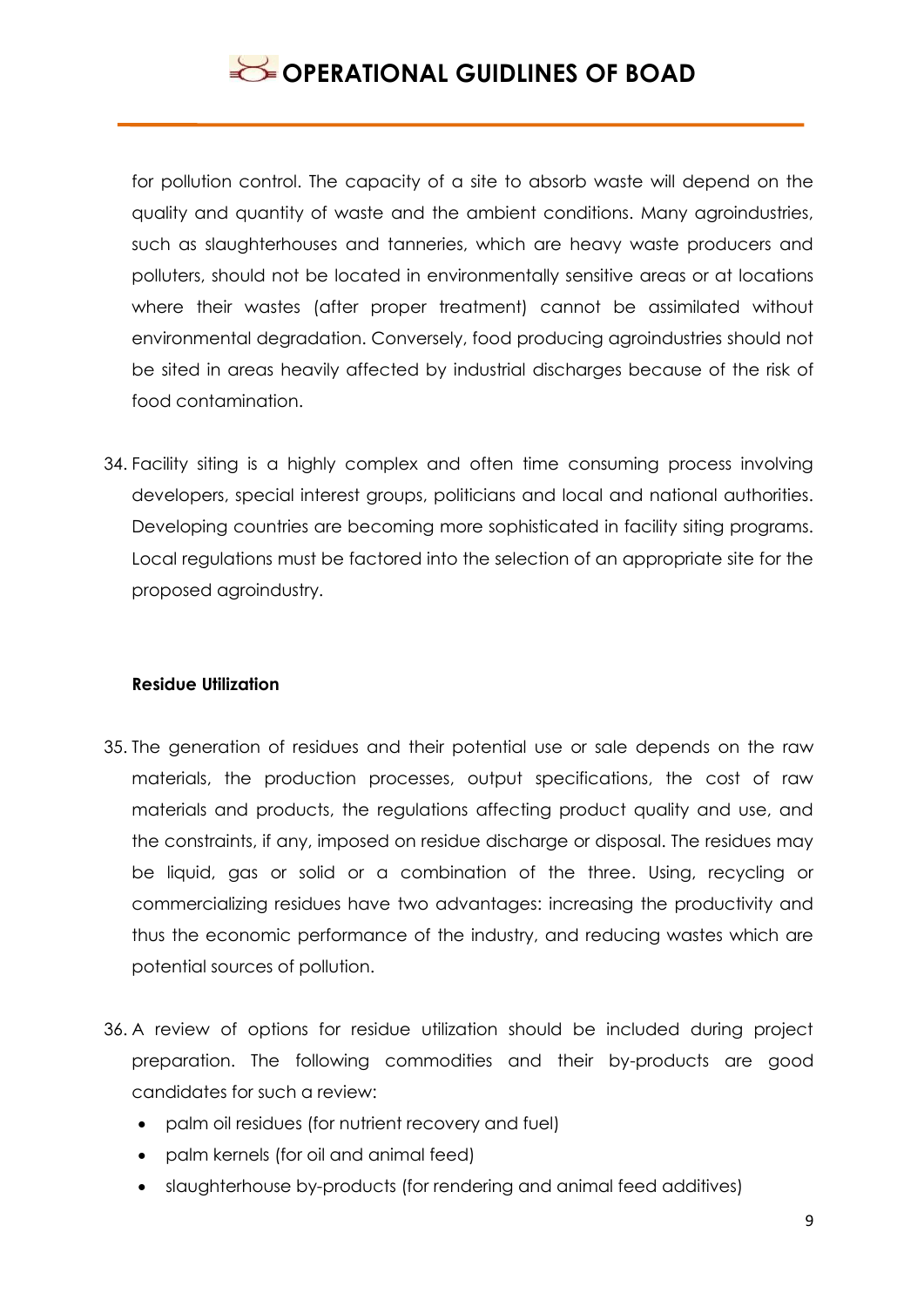- cotton seeds (for oil, animal feed additives, and fuel)
- animal oil (for cosmetics)
- animal by-products and wastes (including hair)

### **Existing Pollution Regulations**

- 37. A number of countries and BOAD have established effluent guidelines for many sectors of agroindustry. Contaminants which are regulated under U.S. Environmental Protection Agency (EPA) standards, for example, include pH, TSS, DBO, DCO, and heavy metals. Standards for oil and grease, fecal coliform, and ammonia have also been established for slaughterhouses and seafood processing industries.
- 38. Regulations vary by country and industry type and are highly subjective. In countries having no regulations, BOAD guidelines should be followed; where regulations do exist, the more stringent standards should apply.
- 39. Air quality standards exist for particulates, sulfur dioxides, and some organic compounds in many developed countries; fewer ambient standards exist in developing countries.

#### **Project Alternatives**

40. The main areas where alternatives exist for decreasing the potential for negative environmental impacts are in facility siting and operation.

**Siting**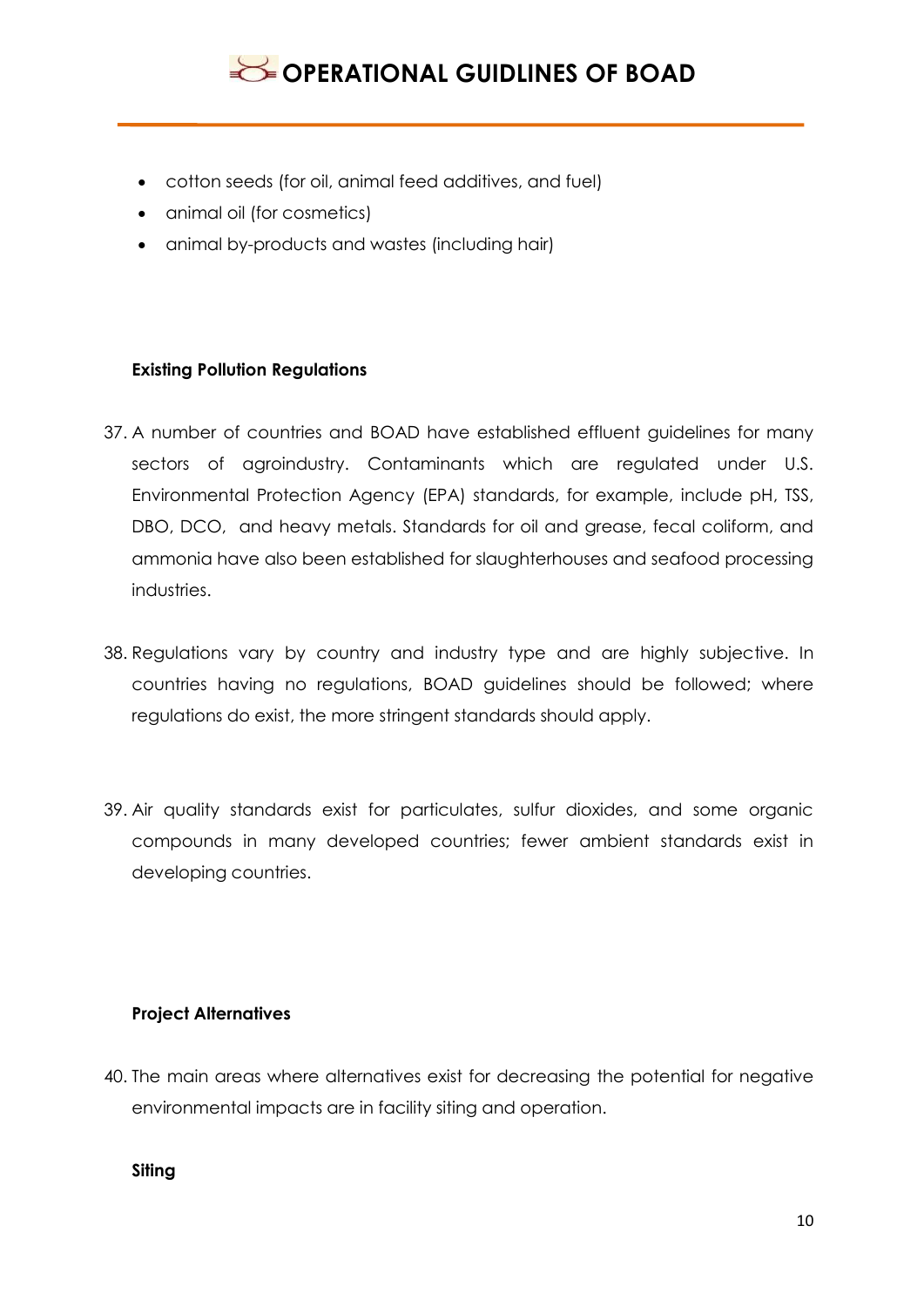- 41. Selection of a site for an agroindustrial facility is dependent on a number of economic, ecologic and sociopolitical concerns. Regardless of the product manufactured or processed, an environmentally ideal site is one which satisfies the following criteria:
	- . availability of local land and water resources adequate to supply the required quality and quantity of raw materials without causing unacceptable environmental impact (e.g., clearing of primary forests, wetlands or critical wildlife habitat; and intensification of agriculture which will result in loss of soil fertility, increased erosion, etc.);
	- sufficient land area to provide planned and expanded facilities for storage of raw materials, processing and waste disposal;
	- minimal displacement of people and houses;
	- minimal conflicts with higher valued land uses such as agriculture, especially in marginal land areas where prime agricultural land may be at a premium.
	- proximity to receiving waters capable of handling effluent discharge without significant impact on the biophysical and aquatic environment.
	- easy access to social and physical infrastructures such as skilled labor pool, support industries, transportation network, energy supply, raw materials and potential market areas.
	- adequate distance from tourist or recreational areas, office buildings and housing complexes to minimize the impacts of odors, noise, and pollutants.
	- minimal construction and operational impact of the facilities on rare, threatened or endangered species, their habitats, or other sensitive ecosystems.

## **Operation of the Facility**

42. Agroindustrial operations employ a variety of processes and equipment. The type of product processed and the size of the operation determine the type of equipment used, the quality and the quantity of the effluent or waste produced,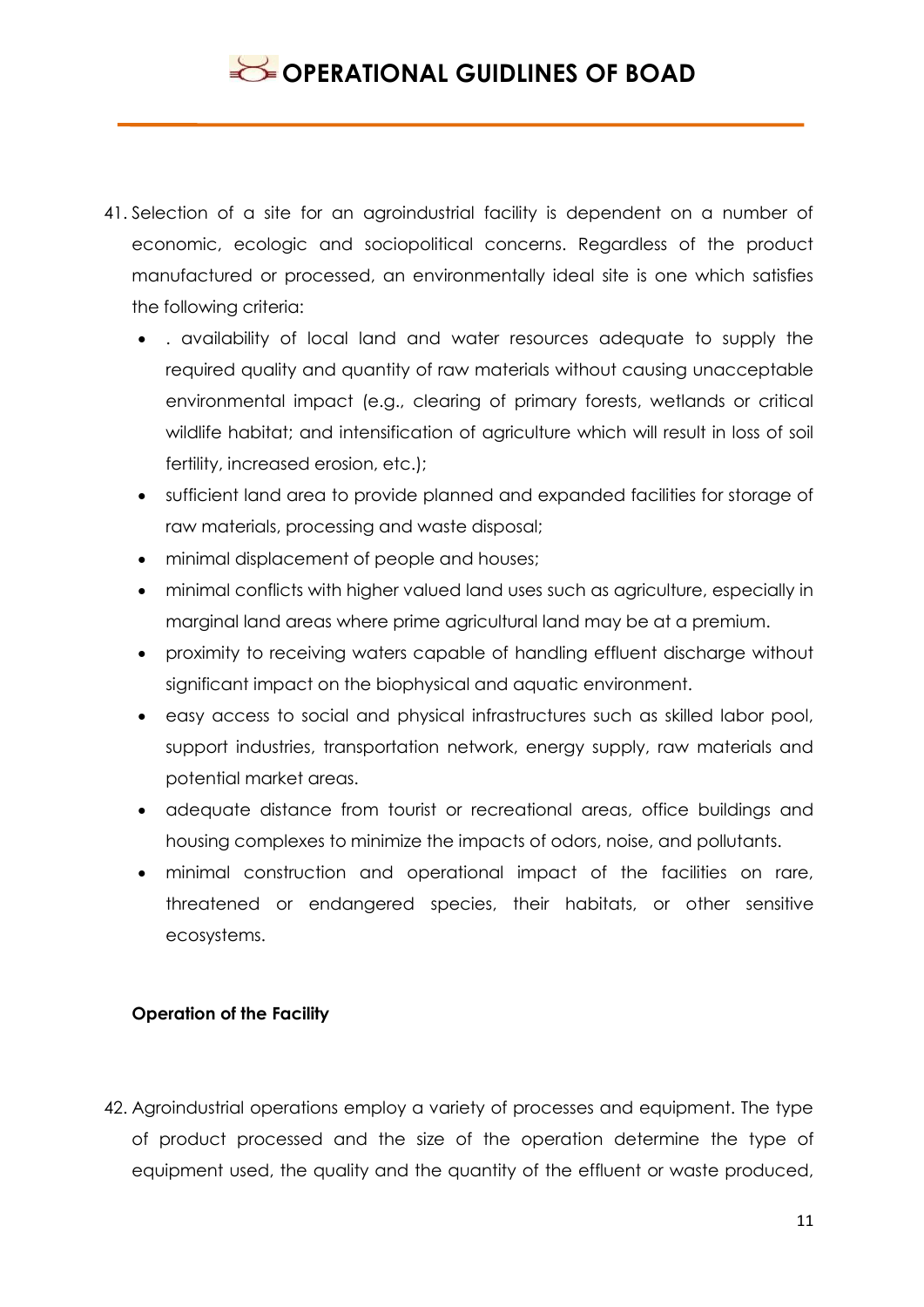and thereby the needs for pollution control equipment. The type of equipment used in pollution abatement cannot be specified for all possible agroindustries. Generally, pollution control measures employ the following processes:

(a) Water Pollution

- **·** lagoons
- **•** neutralization
- sedimentation
- filtration
- flocculation
- activated sludge treatment
- spray irrigation

(b) Air Pollution

- electrostatic precipitators and baghouses
- activated charcoal filtration
- scrubbing with sodium hypochlorite (for odor control)
- compost filters (to reduce nuisance from odors)

### **Management and Training**

- 43. The need for management and training pervades all aspects of agroindustrial projects in developing countries. The technical capability of industry personnel and government officials responsible for monitoring pollution abatement performance frequently needs strengthening. The number of in-country consultants qualified to prepare detailed environmental assessments (EAs) is usually small and many of these are academics who lack project or industrial experience.
- 44. The issue of environmental management for development projects is complex. Many countries have just begun work on developing screening and review procedures for projects, compiling environmental databases, and matching and adapting to local priorities and requirements the multitude of environmental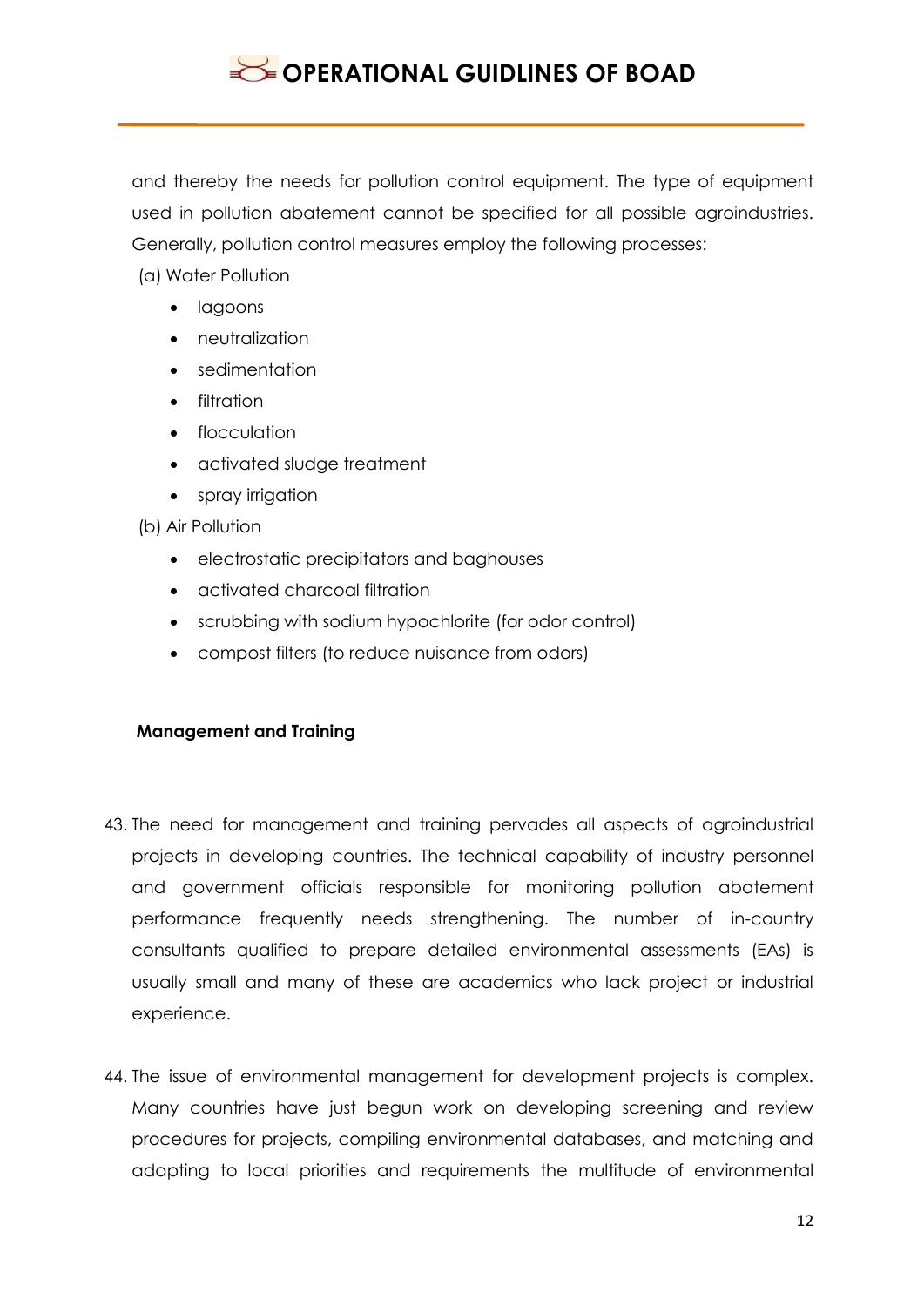regulations and technical guidelines now on the market. Many central and provincial governments do not have trained staff, adequate budgets, or adequate natural resource databases to keep pace with the numbers of projects being offered by development agencies to host governments.

- 45. Use of an Environmental Management Plan during project implementation offers one way to establish ground rules for environmental protection and provide guidance to the host country managers. At a minimum, the plan should focus on mitigative measures and the means for their implementation. These measures should be incorporated into the work plans of the project office and other associated government agencies.
- 46. Training may be needed among the following groups.
	- (a) Government professional staff: in design and evaluation of EAs; collection, analysis and interpretation of pollution and related health data; plant safety and health procedures for key agroindustries; inspection and enforcement procedures.
	- (b) Industry employees: in environmental issues relevent to their operation; government regulations; evaluation of pollution data, treatment options and operational data; air and water pollution control options; operation and maintenance of the specific equipment used at their facility; plant safety, sanitation and health procedures.
	- (c) Local professionals not associated with government and industry: in providing adequate consulting services and/or independent review for EAs and pollution abatement.
- 47. All of the above people should be provided with some means of keeping abreast of developing technology so as to incorporate the best and most cost effective pollution abatement systems.

#### **Monitoring**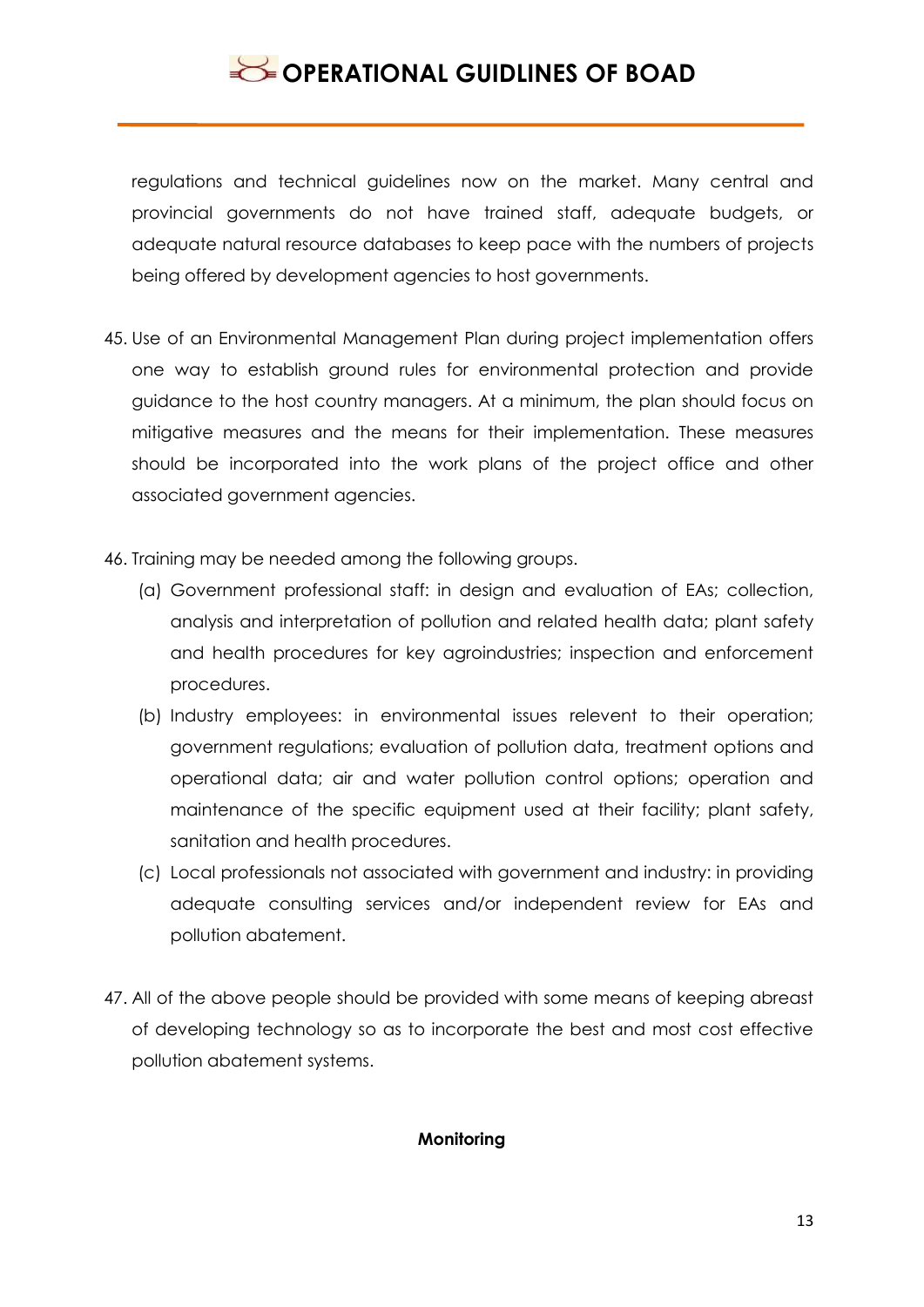- 48. Air and liquid effluent and solid waste management must be monitored to determine if the project is adhering to the environmental standards and practices agreed upon. The following factors should be monitored for any given agroindustrial facility:
	- . Waste streams and gaseous and particulate emissions for appropriate parameters. (Where a particular discharge is consistently above the established emissions limits or the standard for the industry, corrective action should be taken. These actions could involve process or equipment modification, upgrading, and housekeeping changes.)
	- Quality of receiving water downstream and air downwind of the plant.
	- Effects of solid waste management practices on soils, groundwater and surface water resources.
	- Implementation of health and safety plan by periodic site inspections to assure that training protocols and personal protective equipment such as dust masks are being employed in the work place. (Standard industry practices should be used. Documentation and records should reflect periodic review and corrective actions taken.)
- 49. An important factor in the abatement of pollution in agroindustrial development projects is the simultaneous strengthening of both in-plant and government monitoring capabilities. It should not be assumed that industrial facilities in the developing countries will develop and undertake air and water monitoring programs and install treatment technologies without effective government surveillance and legal and regulatory enforcement. Likewise, improved monitoring does not result in the reduction of wastewater discharges or air emissions unless the technical capability to comply with the effluent standards is also improved. To operate a successful monitoring program, it may be necessary to introduce sampling equipment and laboratory protocols (or the analytical laboratory) to the host country.

### **Table : Summary of potential impact and mitigation measures**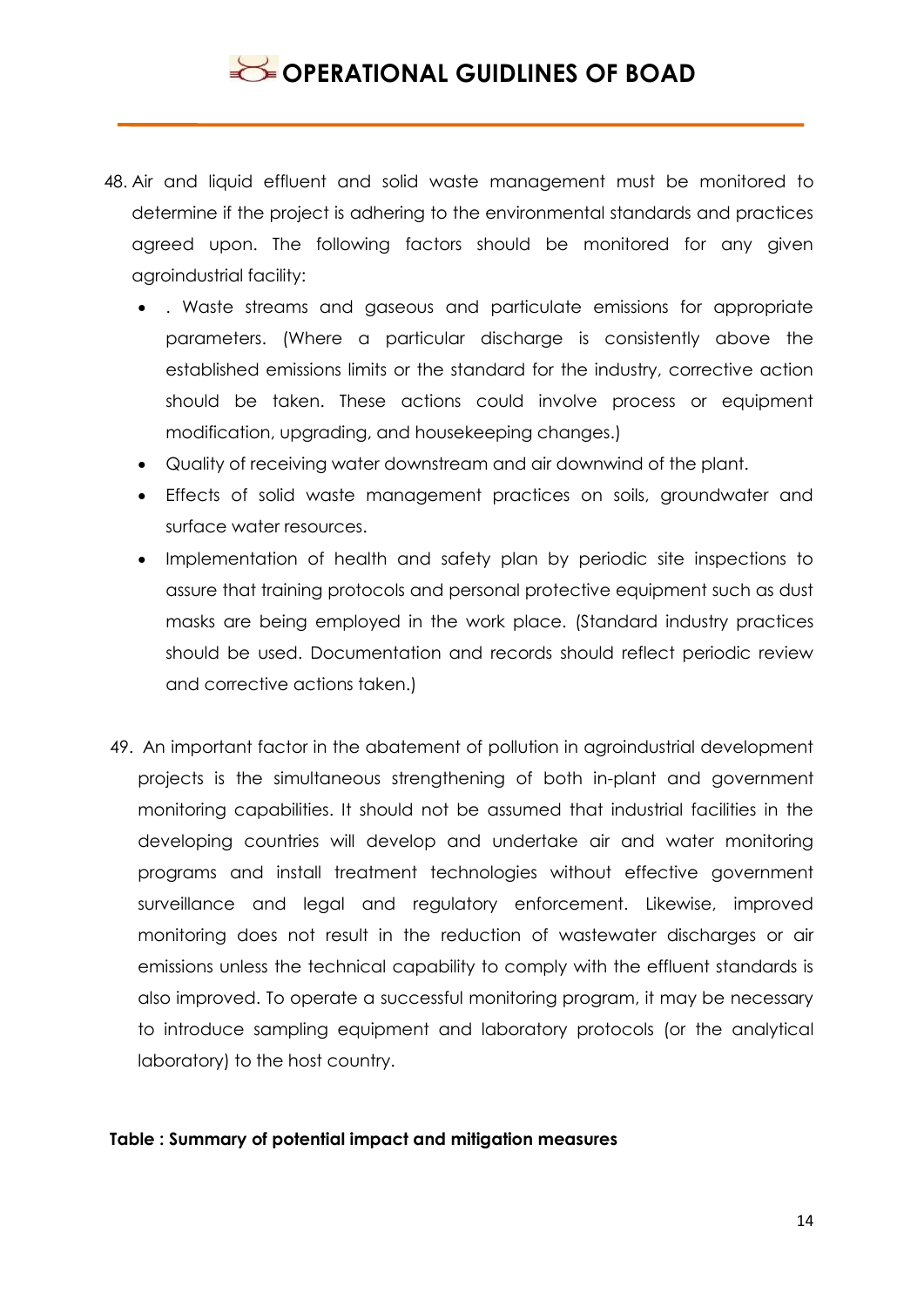| <b>Potential Negative Impacts</b>    | <b>MITIGATION MEASURES</b>                            |
|--------------------------------------|-------------------------------------------------------|
|                                      |                                                       |
|                                      |                                                       |
| <b>Direct Impacts: siting</b>        |                                                       |
|                                      |                                                       |
|                                      |                                                       |
| 1. Installation of an institution or | Install the establishment in a rural area that is     |
| an industrial complex in sensitive   | away from the estuaries, wetlands or other            |
| areas or near such areas             | ecologically sensitive or important areas, or in an   |
|                                      | industrial sector to reduce or concentrate            |
|                                      | pressure on the local environment and services.       |
|                                      | • Appeal to agencies managing natural                 |
|                                      | resources to examine alternatives.                    |
|                                      | Choose the location by examining alternatives         |
| 2. Installation of an agro-          | and drawing the following guidelines to reduce        |
| industrial plant along a stream      | impacts on the environment and not compromise         |
| may result in its degradation.       | the beneficial use of water:                          |
|                                      | • on a river whose dilution and waste absorption      |
|                                      | is maximum;                                           |
|                                      | • in an area where wastewater can be recycled         |
|                                      | for agricultural or industrial purposes after minimal |
|                                      | treatment;                                            |
|                                      | • in a municipality whose sewer system is             |
|                                      | adapted to receive waste.                             |
|                                      |                                                       |
| 3.3. Installation of an agro-        | 3. Place the property in a location that overlooks    |
| industrial establishment             | the area, in an area that is not subject to           |
| increasing the problems of air       | temperature inversions and where prevailing           |
| pollution.                           | winds push away the pollution of residential          |
|                                      | neighborhoods.                                        |
| direct Impacts: agricultural         |                                                       |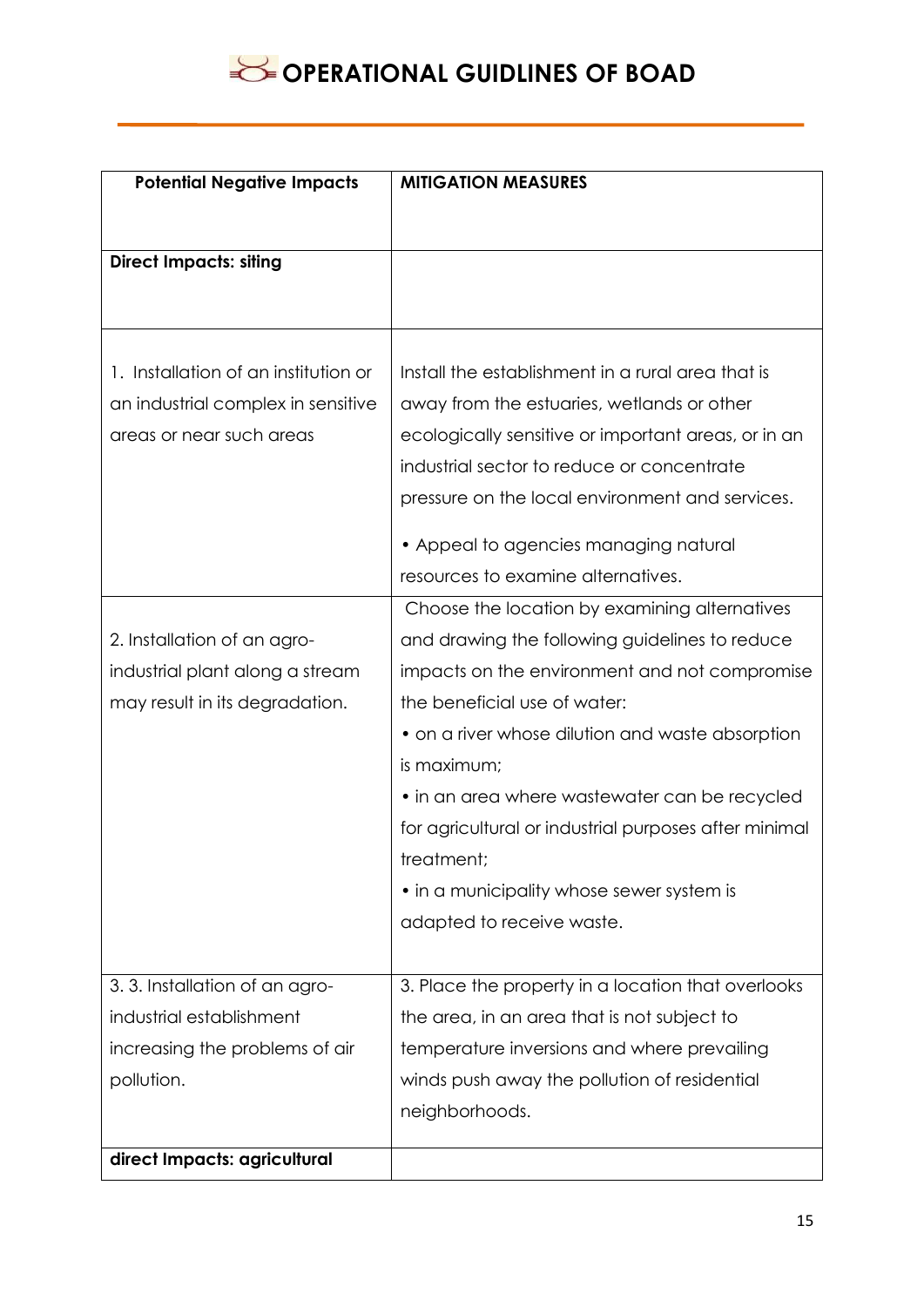| practices                        |                                                      |
|----------------------------------|------------------------------------------------------|
|                                  |                                                      |
| 4 Environmental degradation      | 4. Control agricultural inputs, agricultural and     |
| (erosion, contamination of water | pastoral practices to reduce environmental           |
| and soil, low soil fertility,    | problems.                                            |
| disruption of wildlife habitat,  | Encourage reforestation                              |
| deforestation etc) Generated     |                                                      |
| by the intensification of        |                                                      |
| agriculture                      |                                                      |
| direct Impacts: plant operation  |                                                      |
|                                  |                                                      |
| 5. Worsening problems of solid   | 5. Incorporate the following guidelines in           |
| waste in the region.             | choosing the location when it comes to an agro-      |
|                                  | industrial plant producing large amounts of          |
|                                  | waste:                                               |
|                                  | • extent of land sufficient to contain a landfill or |
|                                  | waste disposal site;                                 |
|                                  | • near a landfill or adequate waste disposal         |
|                                  | facility;                                            |
|                                  | • facilitating access to the collection and          |
|                                  | disposal of solid waste by public or private         |
|                                  | companies responsible for their evacuation.          |
|                                  |                                                      |
| 6. Water pollution caused by     | 6. Check the temperature of the stored waste         |
| waste water discharges:          | and analyze laboratory liquid effluent (including    |
|                                  | the flow of cooling water) to determine their        |
| • Factory: MES, temperature, pH  | properties (H/G, SSTT, TSS, DBO and DCO).            |
|                                  | For all types of plants, unless otherwise indicated: |
| • runoff from stored products:   | no discharge of cooling water (If recycling is not   |
| MES and pH.                      | possible, they will be discharged, provided that     |
|                                  | the temperature of the receiving water rises no      |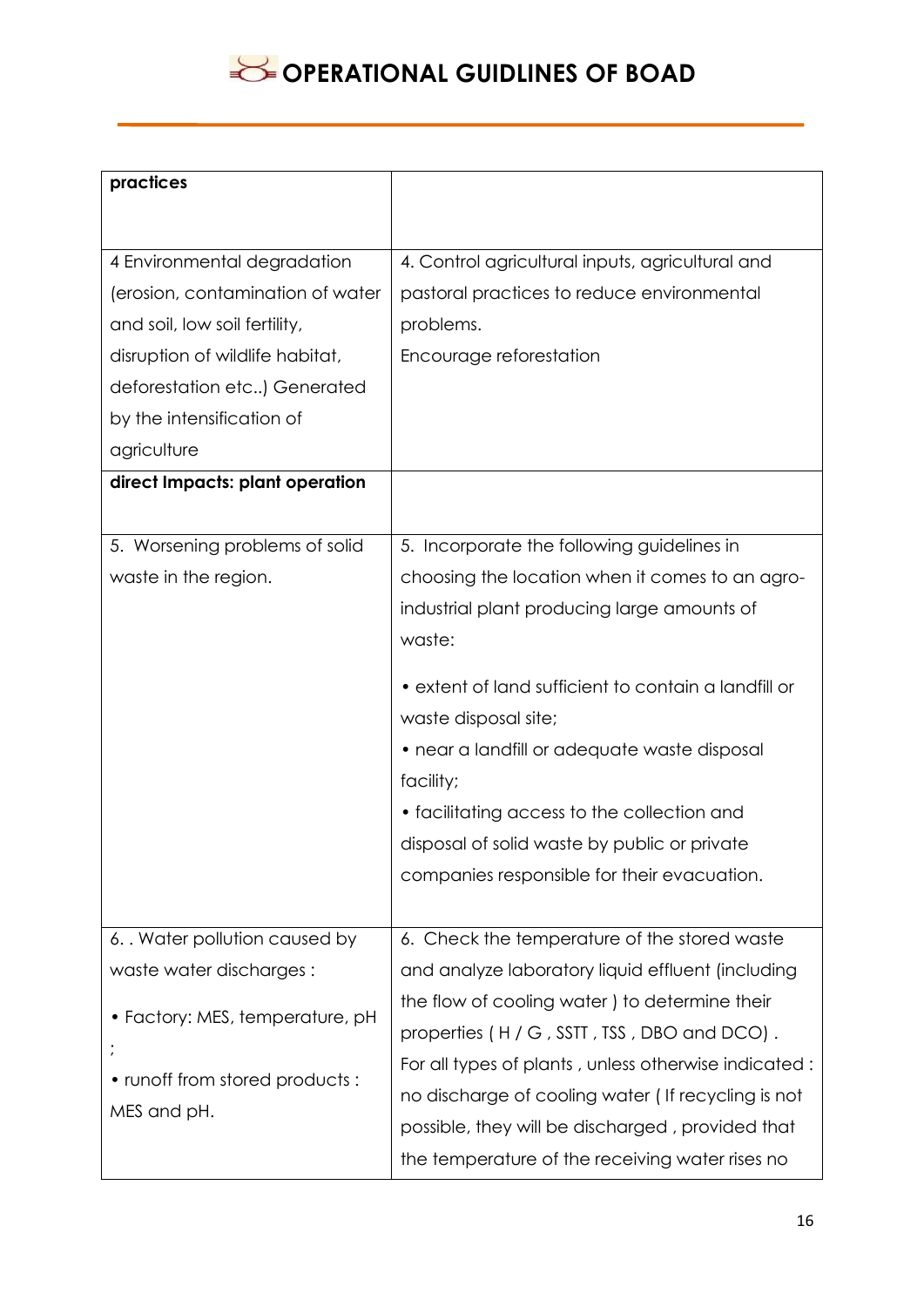|                                    | more than $3^{\circ}$ C);                           |
|------------------------------------|-----------------------------------------------------|
|                                    | • maintaining the pH level of effluent discharge    |
|                                    | between 6.0 and 9.0;                                |
|                                    | • effluent control by the standards of the EPA      |
|                                    | (Environmental Protection Agency) for the           |
|                                    | process in question;                                |
|                                    | • spreading of manure, if deemed appropriate (It    |
|                                    | is recommended to consult the guidelines of "       |
|                                    | Industrial risk management "which prescribes        |
|                                    | standards for these substances).                    |
|                                    |                                                     |
| 7. Air emissions of particulate    | 7. Control particles by installing electrostatic    |
| matter from all activities of the  | precipitators and fabric filters collectors.        |
| institution                        |                                                     |
|                                    |                                                     |
| 8. Gas and odors emissions from    | 8. Control alkaline substances through natural      |
| processing operations.             | purification method. An analysis of raw materials,  |
|                                    | during the pre-project phase can determine the      |
|                                    | amount of sulfur emitted that can design an         |
|                                    | appropriate control equipment against air           |
|                                    | pollution.                                          |
| 9. Accidental release of           | 9. Maintain places for storage and disposal of      |
| potentially hazardous solvents,    | substances to eliminate spills and provide a spill  |
|                                    |                                                     |
| acids and alkalis.                 | control equipment.                                  |
|                                    |                                                     |
| indirect Impacts                   |                                                     |
|                                    |                                                     |
| 10. Risks to the health of workers | 10 Develop a plan for health and safety within      |
| due to fugitive dust, noise,       | the plant to identify, assess and fight against the |
|                                    |                                                     |
| handling materials or              | risks to the health and safety of workers and sets  |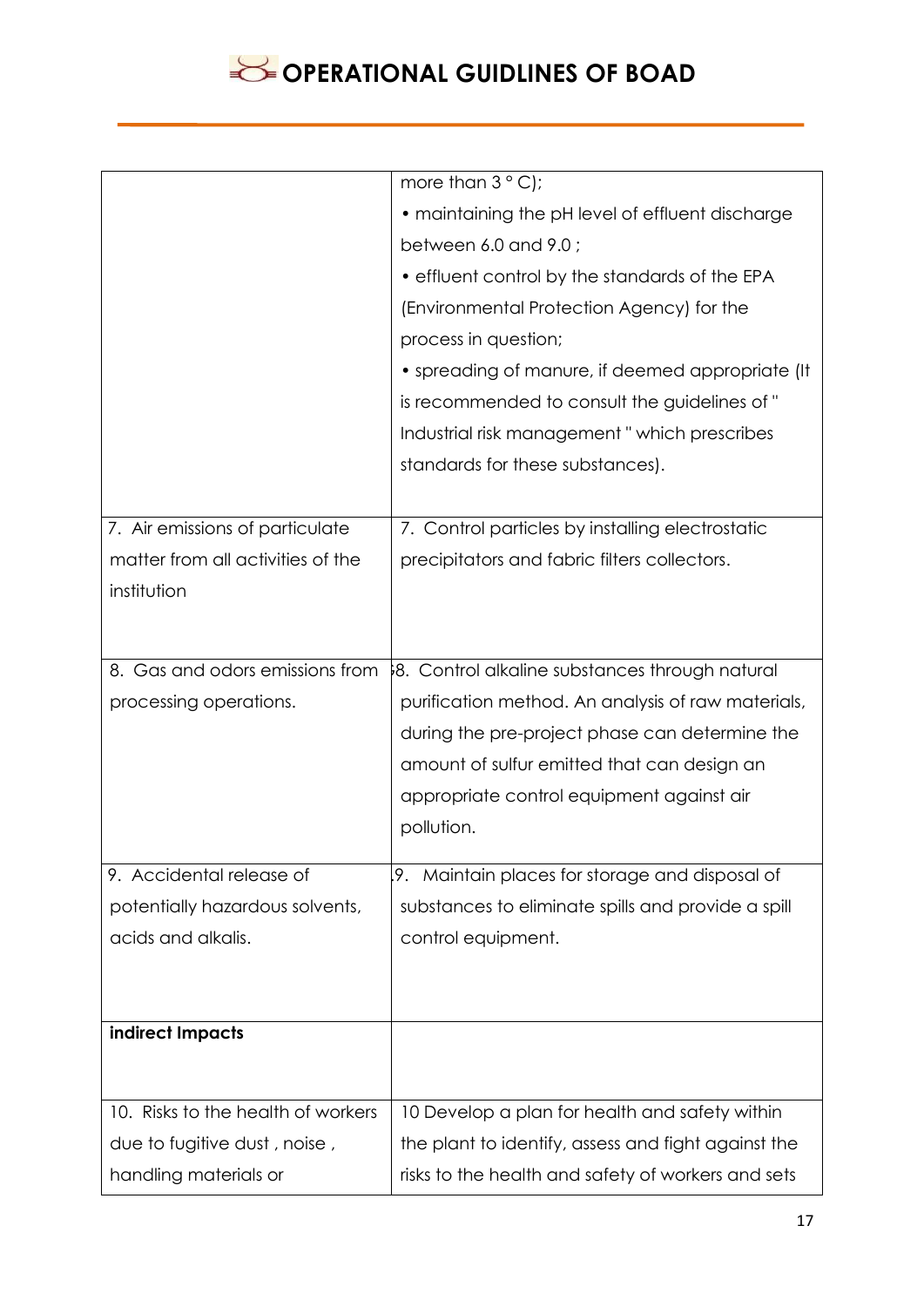| manufacturing processes.                                                               | out in detail how to respond and specifies the     |
|----------------------------------------------------------------------------------------|----------------------------------------------------|
| • Accident frequency higher<br>than average, due to a lack of<br>knowledge and skills. | rules for their protection, or mentioning the      |
|                                                                                        | following points:                                  |
|                                                                                        | • characterization and site analysis;              |
|                                                                                        | • controls on the location;                        |
|                                                                                        | • training;                                        |
|                                                                                        | · medical surveillance;                            |
|                                                                                        | • engineering controls, work practices and         |
|                                                                                        | personal protective equipment;                     |
|                                                                                        | • monitoring;                                      |
|                                                                                        | • information programs ;                           |
|                                                                                        | • handling of raw materials and processed          |
|                                                                                        | products;                                          |
|                                                                                        | • decontamination procedures;                      |
|                                                                                        | • emergency measures;                              |
|                                                                                        | • lighting;                                        |
|                                                                                        | • regular meetings on security ;                   |
|                                                                                        | • sanitation in temporary and permanent            |
|                                                                                        | premises.                                          |
|                                                                                        |                                                    |
| 11 Increased regional solid                                                            | 11. Provide waste disposal areas on the site,      |
| waste problem due to improper                                                          | given the characteristics of leachate considered   |
| storage of the site.                                                                   | hazardous.                                         |
|                                                                                        | Support remediation actions in the area            |
|                                                                                        |                                                    |
| 12.<br>Disruption of transportation                                                    | 12. If the choice of location can help eliminate a |
| noise<br>emissions<br>routes,<br>and                                                   | number of problems, specific studies on transport  |
| increased traffic, increased risk                                                      | should still be performed during the pre-project   |
| accidents<br>of<br>incurred<br>by                                                      | study, which would determine the safest trips,     |
| pedestrians<br>caused<br>the<br>by                                                     | provide transportation regulations and develop     |
| passage of trucks bringing raw                                                         | contingency plans for responding to hazards and    |
|                                                                                        |                                                    |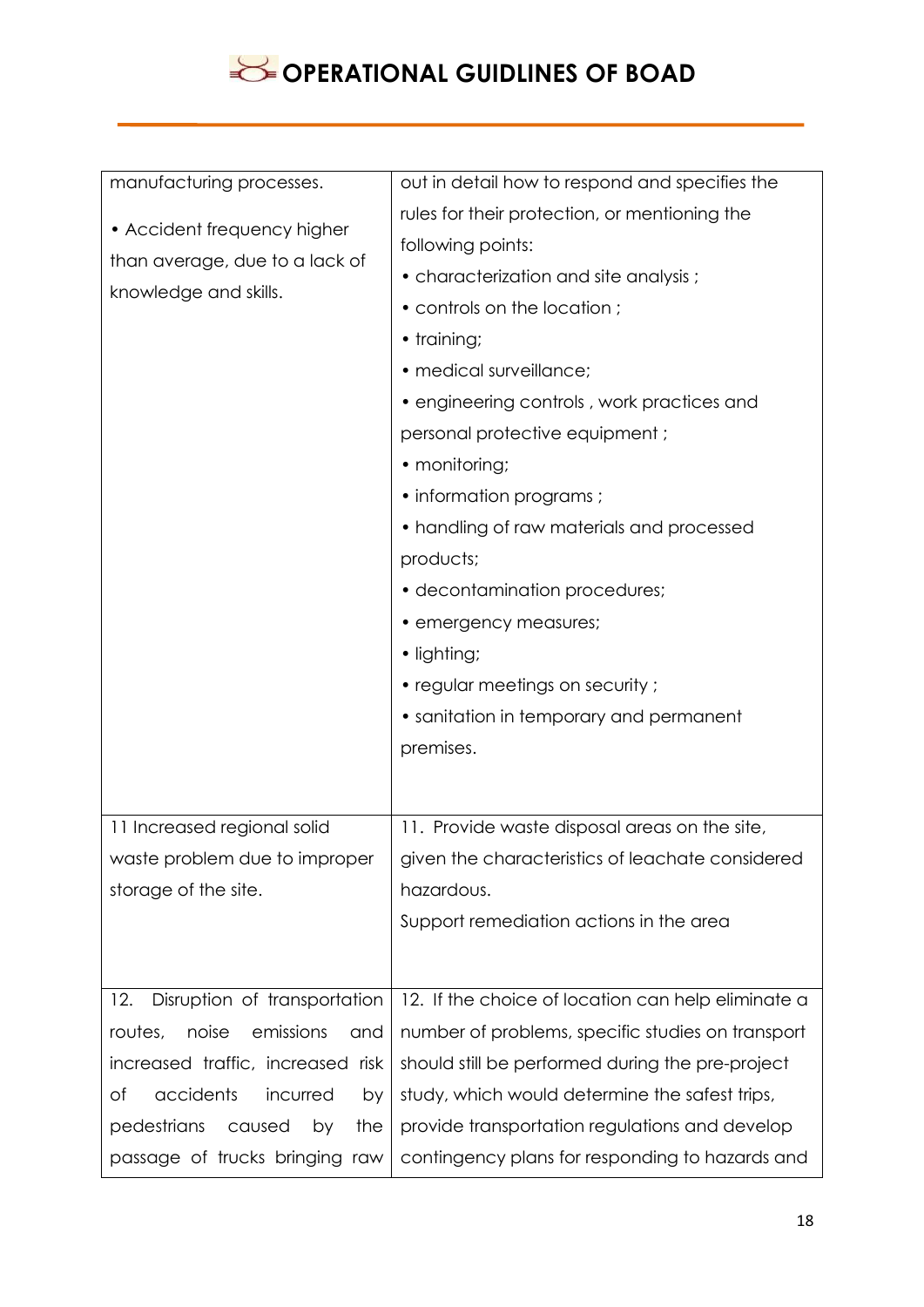| materials to the plant or carrying | to reduce the risk of accidents.                |
|------------------------------------|-------------------------------------------------|
| engineered products.               |                                                 |
|                                    |                                                 |
| 13. Diseases transmitted by        | 13. Establish technical standards for the       |
| improper method of waste           | preparation or processing of raw materials and  |
| disposal                           | waste disposal; monitor fecal coliform or other |
|                                    | bacteria and require documentation describing   |
|                                    | the monitoring of waste disposal facilities     |
|                                    |                                                 |
|                                    |                                                 |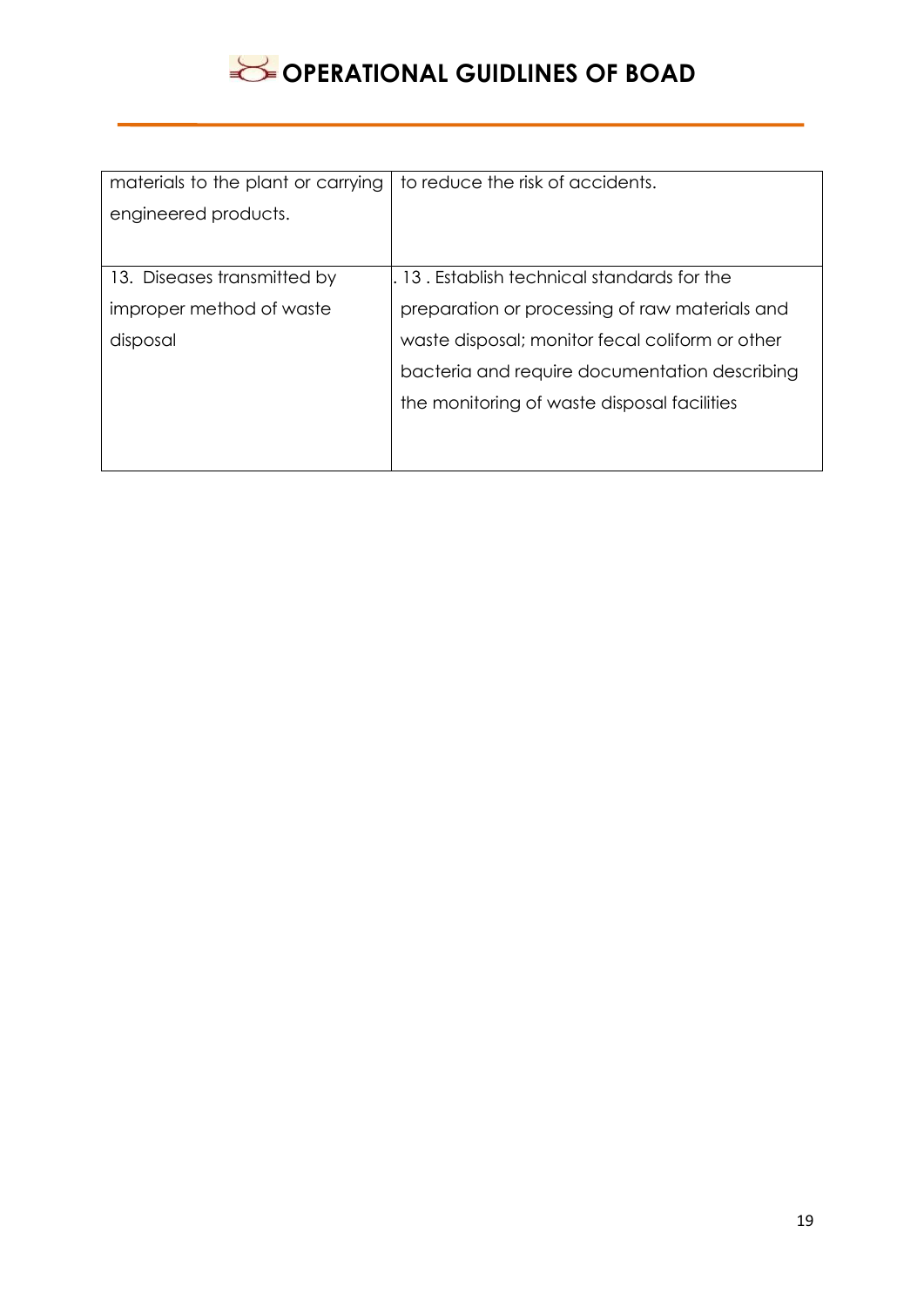### **Leather Tanning and Finishing**

#### **Settings waste**

| washing and rinsing water | DBO <sub>5</sub> , TSS           |
|---------------------------|----------------------------------|
| degreasing                | DBO5, SS, H / G                  |
| unhairing                 | DBO5, TSS, pH, sulfide, nitrogen |
| curing                    | Ammonia nitrogen                 |
| pickling                  | acids, salts                     |
| tanning                   | chromium, vegetable tannin       |
| Re-tanning, dyeing        | dye, oil                         |
| finishing                 | neither                          |

Appendix: plants Categories by primary manufacturing process:

- A. Chevalage hair pulping, chrome tanning, finishing
- B. Chevalage hair conservation, chrome tanning, finishing
- C. Chevalage hair conservation, vegetable-tanning, finishing
- D. Chevalage prior hair removal, earlier tanning, finishing
- E. Chevalage prior removal or retention of hair, chrome tanning, finishing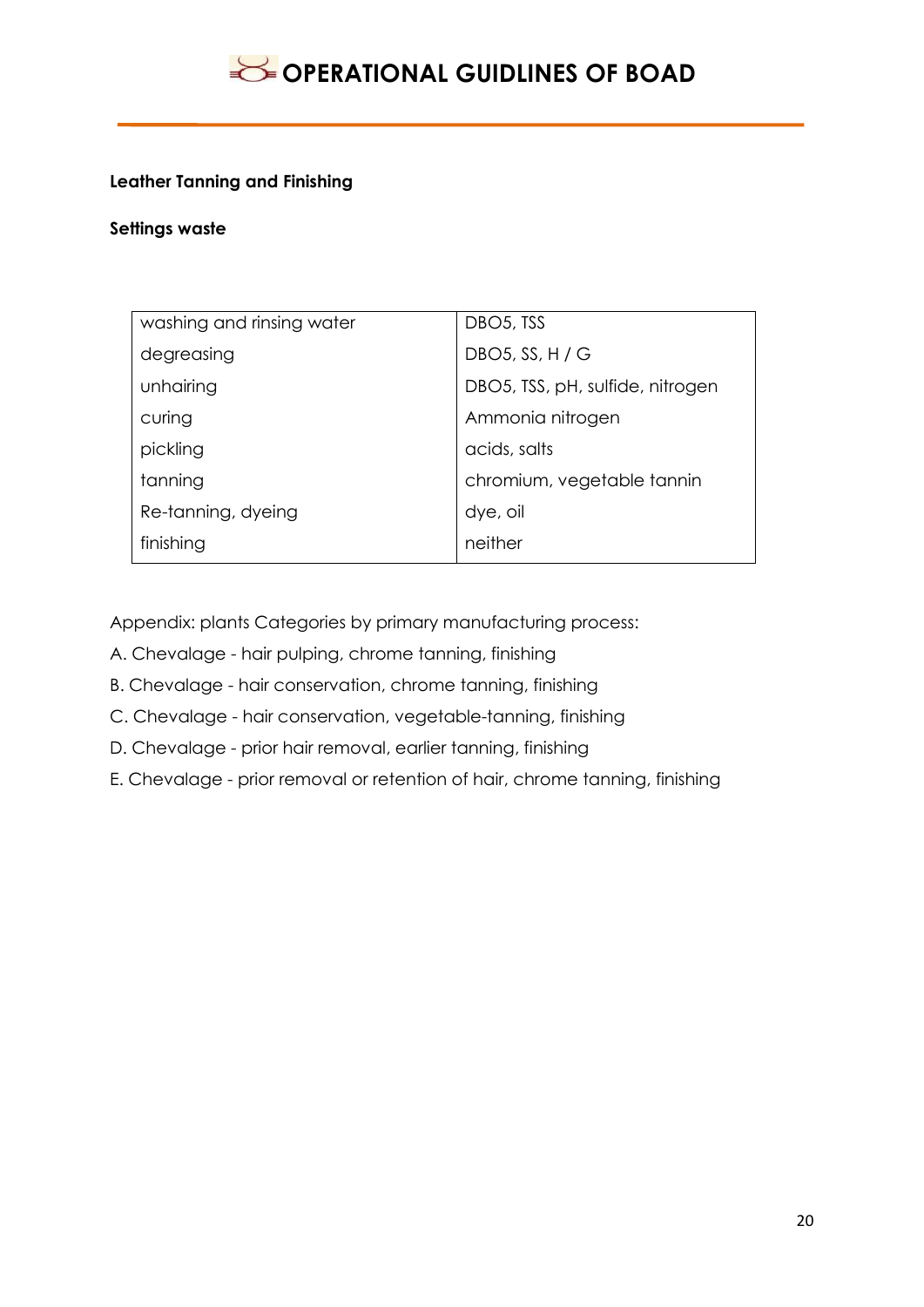## **Table 1 Agroindustry (continuation)**

| <b>Potential Negative Impacts</b>       | <b>MITIGATION MEASURES</b>               |
|-----------------------------------------|------------------------------------------|
|                                         |                                          |
|                                         |                                          |
| Palm oil mills                          | Effluent control issued by the palm oil  |
|                                         | mills                                    |
|                                         |                                          |
| Waste streams contain acids and high    | Restrictions on emissions of liquid      |
| levels of TSS, H / L and BOD5.          | effluents include: pH, DBO, DCO, TSS     |
|                                         | conform to national standards or those   |
|                                         | recommended by the BOAD.                 |
|                                         | Achieve a 100% reduction of pollutants   |
|                                         | and effluents discharged into surface    |
|                                         | waters is possible, thanks to one of the |
|                                         | following actions:                       |
|                                         | • Sprinkler irrigation;                  |
|                                         | • land application;                      |
|                                         | • evaporation ponds;                     |
|                                         | • discharge into municipal wastewater    |
|                                         | treatment plants.                        |
|                                         |                                          |
|                                         |                                          |
| The most important liquid effluent      | Upper limits of the amounts of effluents |
| parameters are: DBO5, SS, H / G, pH and | emitted daily by slaughterhouses         |
| fecal coliform.                         | Plant type DBO (a) MES (b) H / G PH      |
|                                         | Sinple 0.12 0.20 0.06 6-9                |
|                                         | complex 0.21 0.25 0.08 6-9               |
|                                         | Weight before slaughter) per kg          |
|                                         | b) per ton                               |
|                                         | MPN fecal coliform count <400 per 100    |
|                                         | ml                                       |
|                                         |                                          |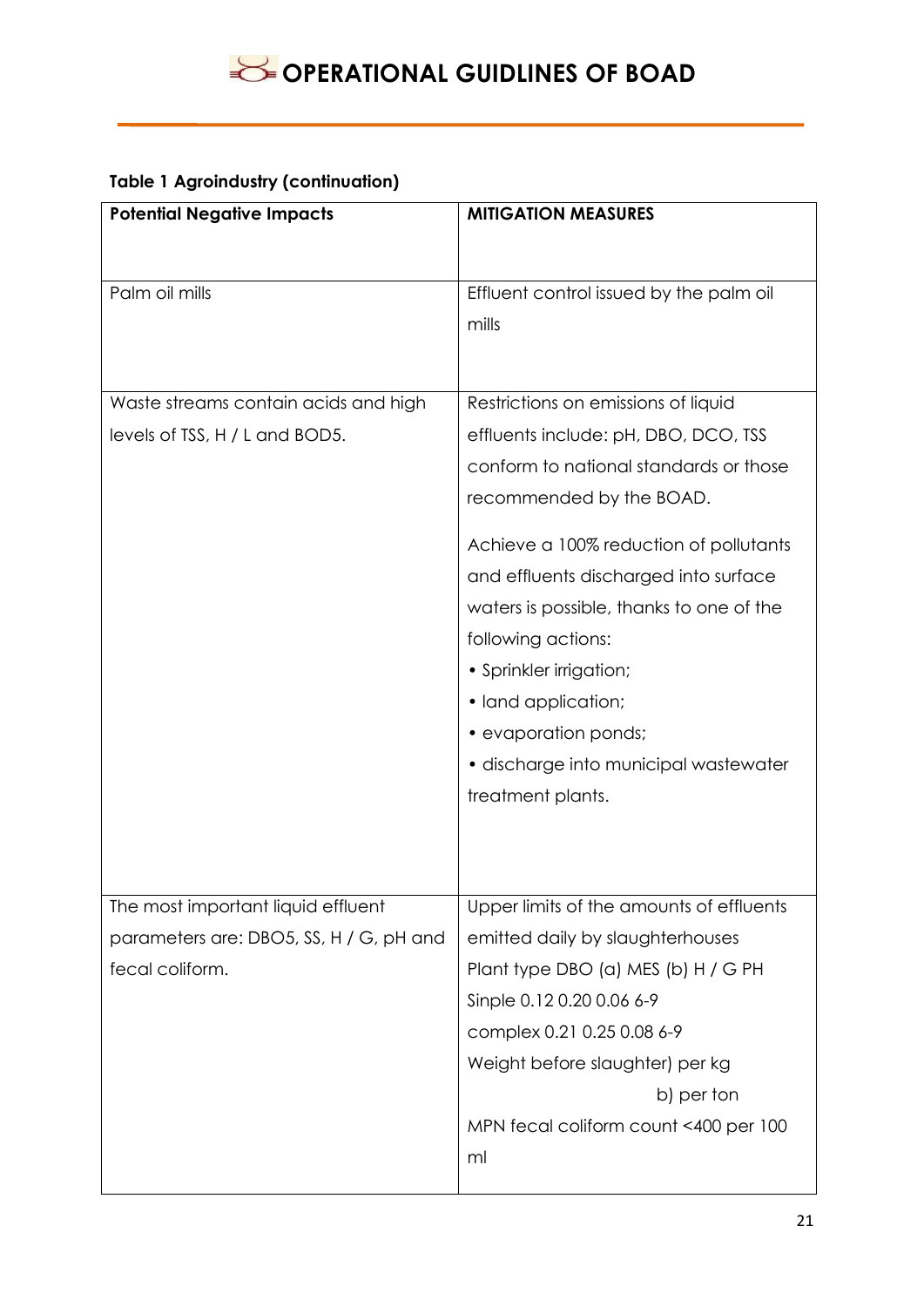| wool unhairing                            |                                            |
|-------------------------------------------|--------------------------------------------|
| Biodegradability is a particular problem  | The recovery operation of fat is essential |
| when it comes to raw waste which          | to reduce the risk of pollution caused by  |
| contains significant quantities of H / G. | H/G                                        |
| Sulfur, phenol and organic components     | Standards for Effluent $t = ton$ , mg =    |
| that accompany the treatment of wool      | milligram.                                 |
| may be discharged to the outlets          | BOD5 5 kg / t product                      |
|                                           | MY 4 kg / t product                        |
|                                           | <b>DCO</b>                                 |
|                                           | H/G                                        |
|                                           | total chromium                             |
|                                           | phenol                                     |
|                                           | sulfur                                     |
|                                           | pesticides                                 |
|                                           |                                            |
|                                           |                                            |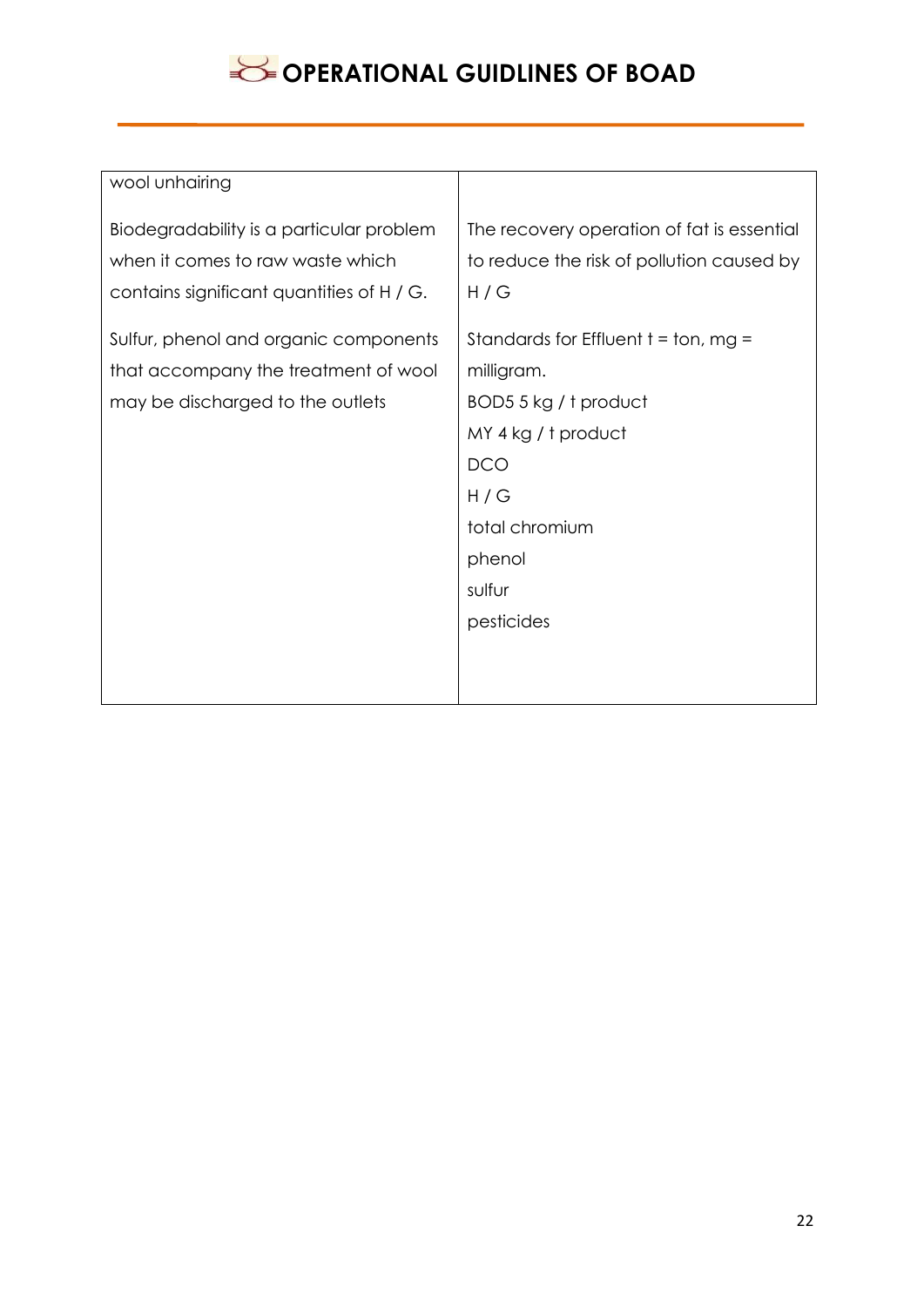### **ANNEX 1**

## **Sample Terms of Reference (TOR) An Environmental Assessment of Agroindustry**

### 1. Task 1. Description of the Project.

- (a) Characteristics of the processing plant(s): location, general layout, size, capacity and life-span.
- (b) Preconstruction and construction activities of plant(s) as well as any marine terminals, deepwater ports, pipelines, or roads required.
- (c) Operation and maintenance activities, including:
	- Handling operations for raw materials and the form in which they are to be introduced into the facility process, as well as the off-loading, conveying, pretreatment, and storage operations. Whenever possible, information should be supplied on the source and quantities of the pollutants likely to be produced during each operation.
	- Types of processing operations. For example, process control measures should be specified, as variations in the process may result in different amounts and quality of polluting substances being released to the environment.
	- Waste disposal and pollution control measures categorized by continuous, batch, intermittent and emergency (spills, accidents), especially waste minimization (source reduction or recycling) schemes.
	- Transportation requirements and extent, to which facilities are owned, operated or supported by the proposed agroindustry. Transportation requirements for raw materials (e.g., live animals, vegetables and fruits, plant residues) should be evaluated.
	- Supply source for raw materials and the extent to which this source is owned, operated or supported by the proposed agroindustry.
- 2. Task 2. Description of the Environment.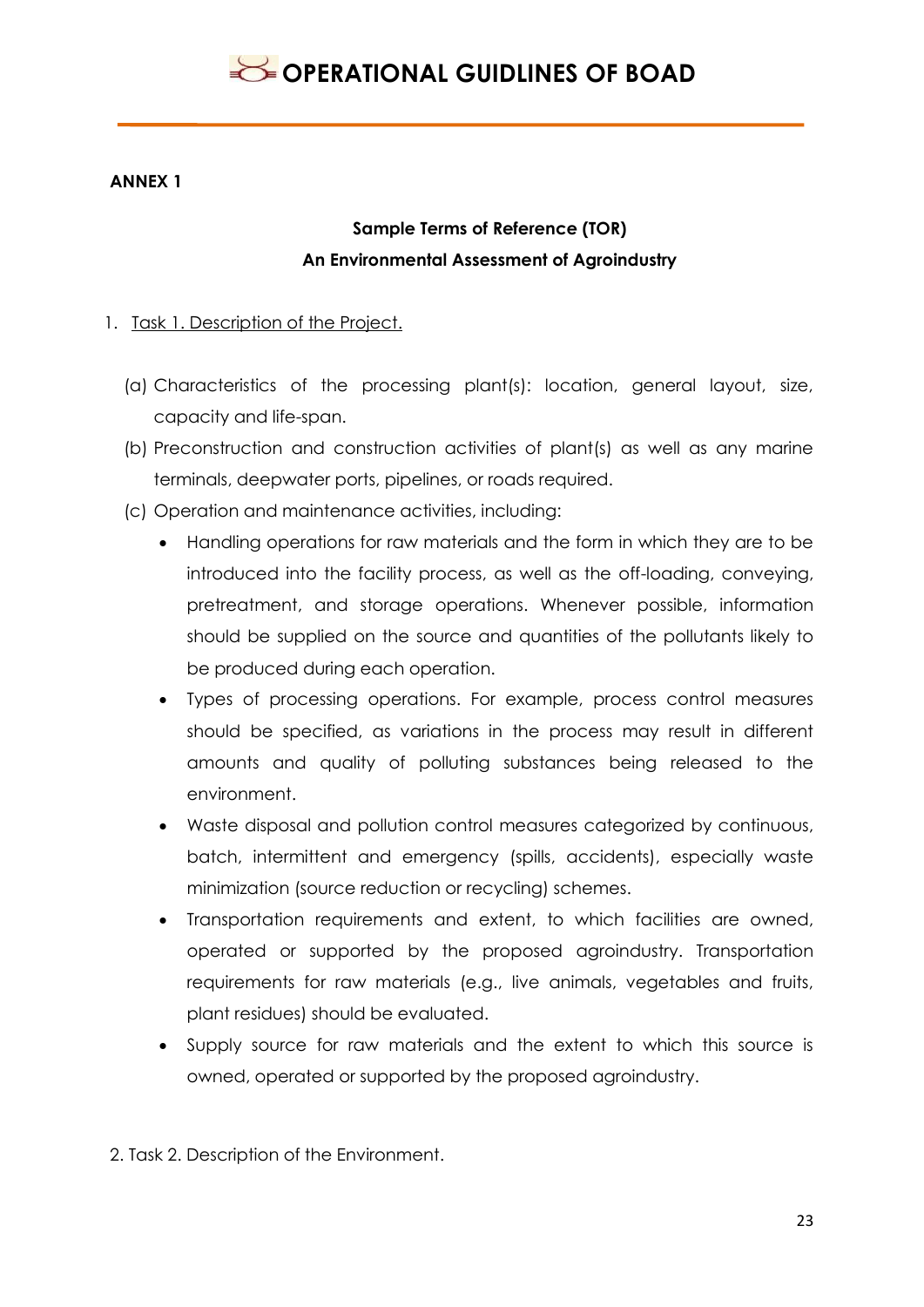Biological environment: fauna, including aquatic organisms (particularly fish); ecologically important or sensitive habitats, including parks or preserves, significant natural, cultural or historic sites, etc.; any biological factors likely to influence the supply of raw materials to the facility (e.g., pests).

3. Task 3. Determination of the Potential Impacts of the Proposed Project.

Special studies may be necessary to obtain the following information:

- (a) Effluent studies to define the extent of potential pollutant loading to receiving waters and to develop alternatives for providing appropriate levels of treatment. The quality and quantity of potential effluents and water pollutants processing waters, cooling waters, sanitary waters, leachates from solid waste disposal areas, stormwater runoff -should be determined. Chemical characterization depends on the food products being produced, but at a minimum should include: temperature, pH, total suspended solids (TSS), oil and grease biological oxygen demand (BOD), and chemical oxygen demand (COD). Sanitary wastewater and waters from slaughterhouses should be characterized for nitrates and fecal coliform.
- (b) The quality and quantity of air emissions, including sulfur dioxide, carbon dioxide, nitrous oxides, toxic pollutants and particulate matter.
- (c) The quality and quantity of solid wastes and the potential impacts from their disposal.
- (d) Potential noise levels from the facility.
- (e) The potential impacts from transportation should be assessed. When the plant is to be sited in a remote or sparsely populated area, the impacts from planned and unplanned in-migration into the area. This should include effects on the natural resources of the area (e.g., clearing of forests for agriculture) and socioeconomic impacts.